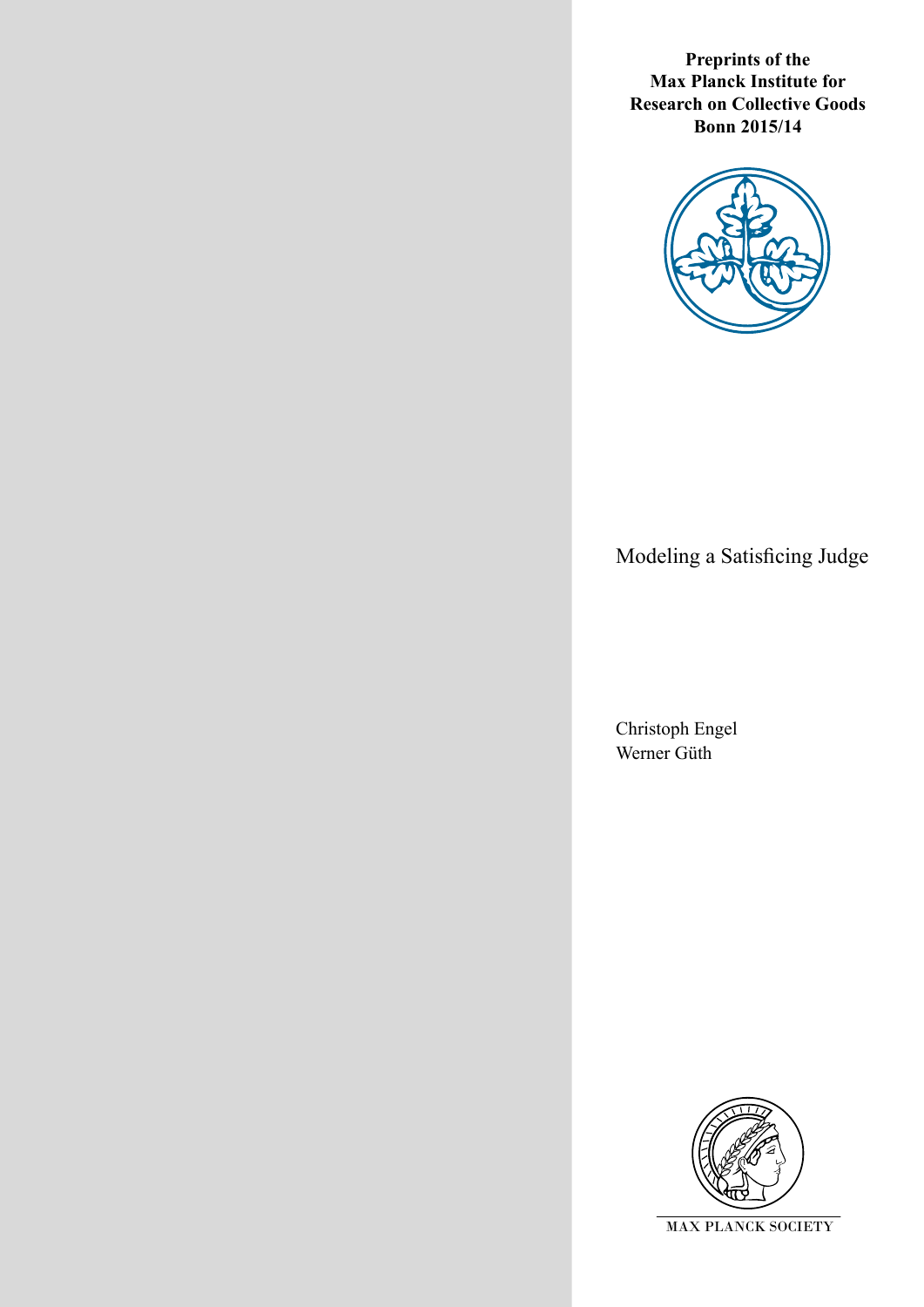

# **Modeling a Satisficing Judge**

Christoph Engel / Werner Güth

4 October, 2015

Max Planck Institute for Research on Collective Goods, Kurt-Schumacher-Str. 10, D-53113 Bonn http://www.coll.mpg.de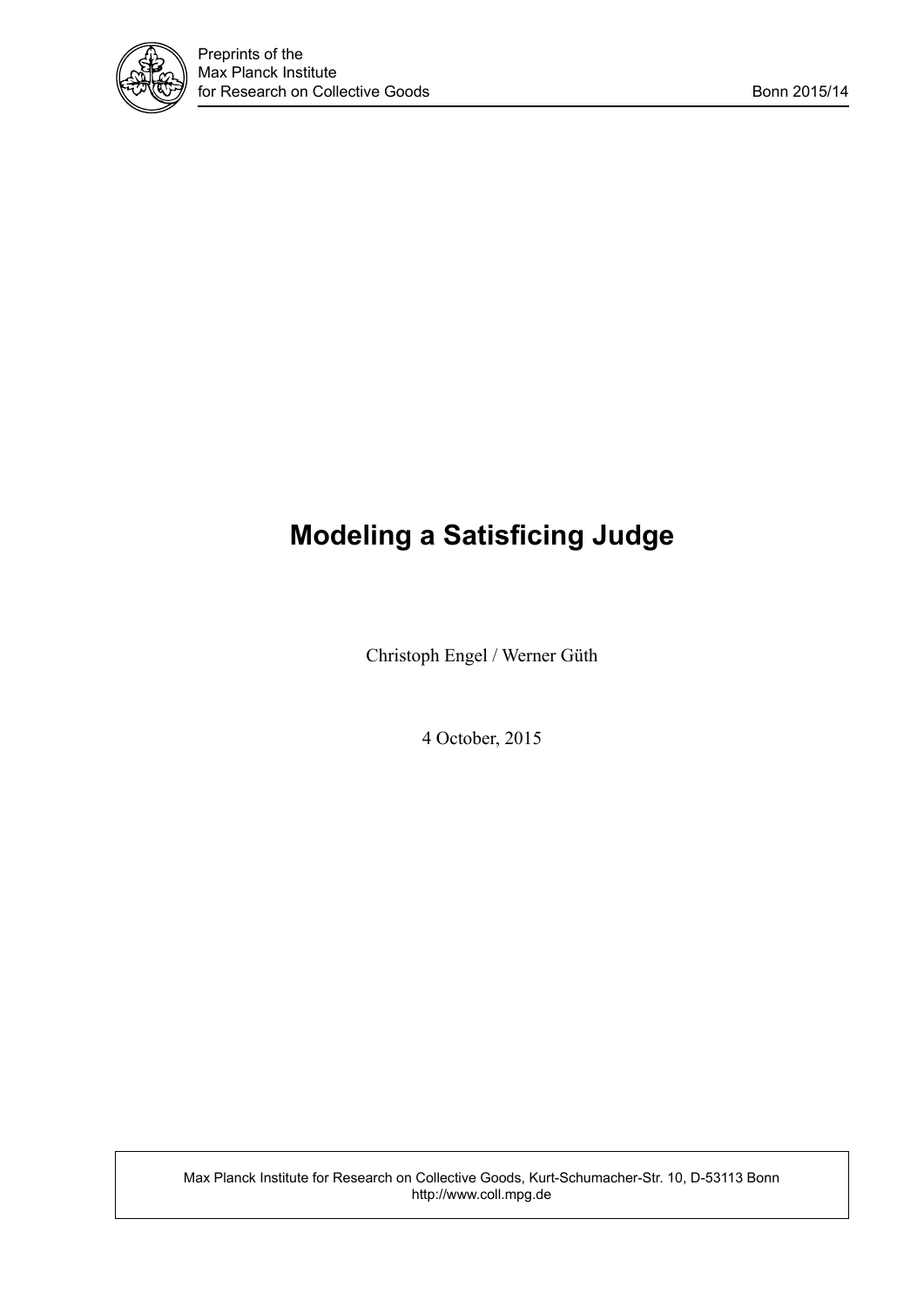# Modeling a Satisficing Judge

Christoph Engel & Werner Güth

Sunday 4<sup>th</sup> October, 2015

Judges and juries frequently must decide, knowing that they do not know everything that would be relevant for deciding the case. The law uses two related institutions for enabling courts to nonetheless decide the case: the standard of proof, and the burden of proof. In this paper, we contrast a standard rational choice approach with a satisficing approach. Standard theory would want judges to rationally deal with the limitations of the evidence. We posit that this is not only descriptively implausible, but also normatively undesirable. We propose a theoretical framework for a judge who only considers scenarios that "she does not dare to neglect", and aims at decisions that are "good enough", given the undissolvable limitations of the evidence. We extend this approach to parties who strategically exploit the limited factual basis, and to judges who have to allocate limited resources for fact finding to more than one case.

JEL: C72, D03, D81, D82, K41

# **Contents**

|                             | 1 Research Question     |                                                                                                                                                                                                                                |  |  |  |  |  |  |  |  |  |
|-----------------------------|-------------------------|--------------------------------------------------------------------------------------------------------------------------------------------------------------------------------------------------------------------------------|--|--|--|--|--|--|--|--|--|
|                             | 2 The Myopic Judge<br>5 |                                                                                                                                                                                                                                |  |  |  |  |  |  |  |  |  |
| 2.1                         |                         |                                                                                                                                                                                                                                |  |  |  |  |  |  |  |  |  |
| 2.2                         |                         | The Divine Judge response to the contract of the contract of the contract of the Contract of the Contract of the Contract of the Contract of the Contract of the Contract of the Contract of the Contract of the Contract of t |  |  |  |  |  |  |  |  |  |
| 23                          |                         |                                                                                                                                                                                                                                |  |  |  |  |  |  |  |  |  |
|                             | 231                     |                                                                                                                                                                                                                                |  |  |  |  |  |  |  |  |  |
|                             | 2.3.2                   |                                                                                                                                                                                                                                |  |  |  |  |  |  |  |  |  |
|                             | 2.3.3                   |                                                                                                                                                                                                                                |  |  |  |  |  |  |  |  |  |
|                             | 2.3.4                   |                                                                                                                                                                                                                                |  |  |  |  |  |  |  |  |  |
|                             | 2.3.5                   |                                                                                                                                                                                                                                |  |  |  |  |  |  |  |  |  |
| 2.4                         |                         |                                                                                                                                                                                                                                |  |  |  |  |  |  |  |  |  |
| 25                          |                         |                                                                                                                                                                                                                                |  |  |  |  |  |  |  |  |  |
| 3 The Prevoyant Judge<br>15 |                         |                                                                                                                                                                                                                                |  |  |  |  |  |  |  |  |  |
|                             |                         |                                                                                                                                                                                                                                |  |  |  |  |  |  |  |  |  |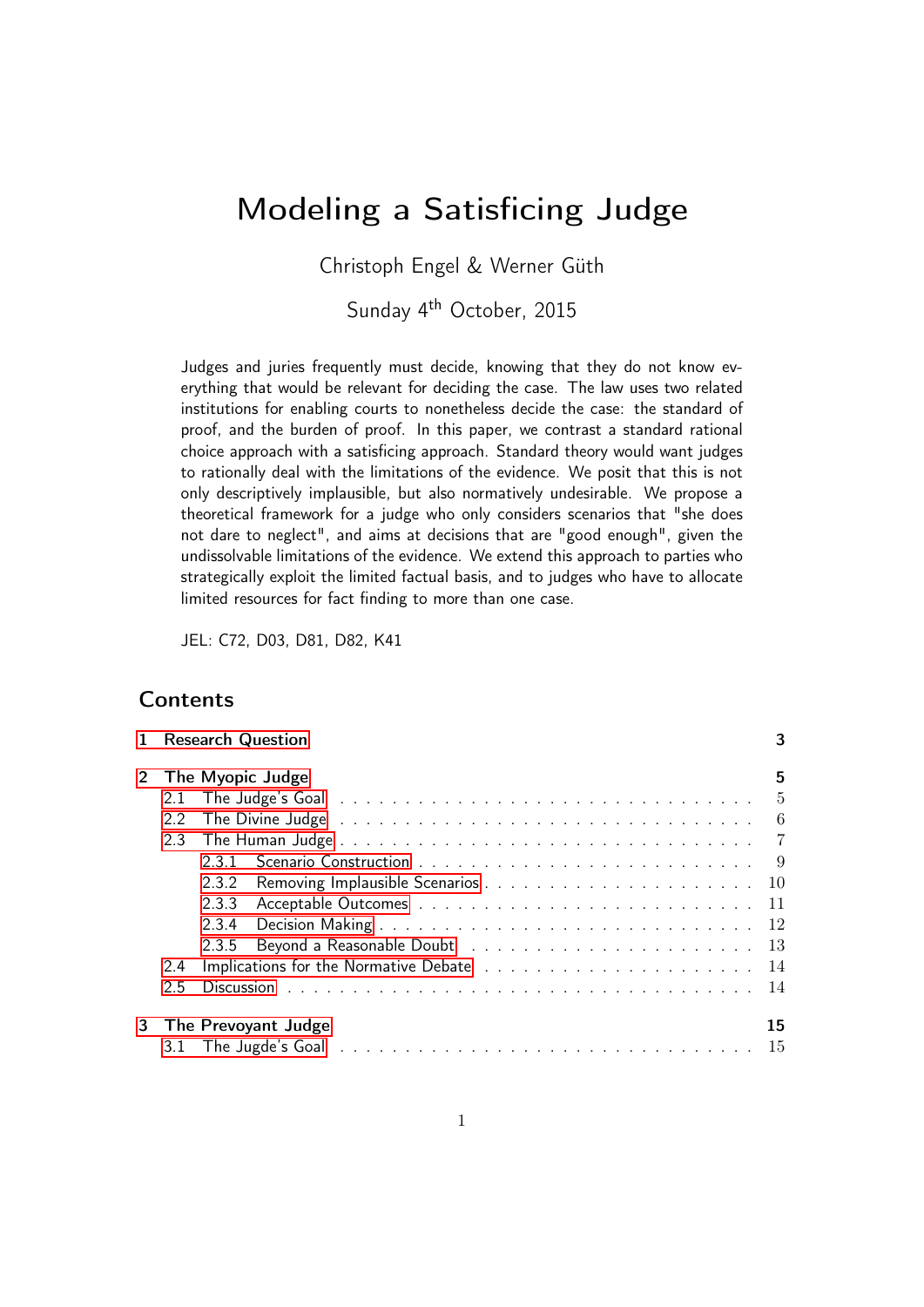|   |     | 3.3.2      |                          |  |    |
|---|-----|------------|--------------------------|--|----|
|   |     | 3.3.3      |                          |  |    |
|   |     |            |                          |  |    |
|   | 3.4 |            |                          |  |    |
|   |     |            | 4 The Professional Judge |  | 19 |
|   |     |            |                          |  |    |
|   |     |            |                          |  |    |
|   |     |            |                          |  |    |
|   | 4.4 |            |                          |  |    |
| 5 |     | Conclusion |                          |  | 21 |

<span id="page-3-0"></span><sup>&</sup>lt;sup>1</sup>We are grateful for helpful comments by Konstantinos Chatziathansiou and Philip Weinschenk, and seminar participants at the Max Planck Institute for Research on Collective Goods, Bonn (Germany)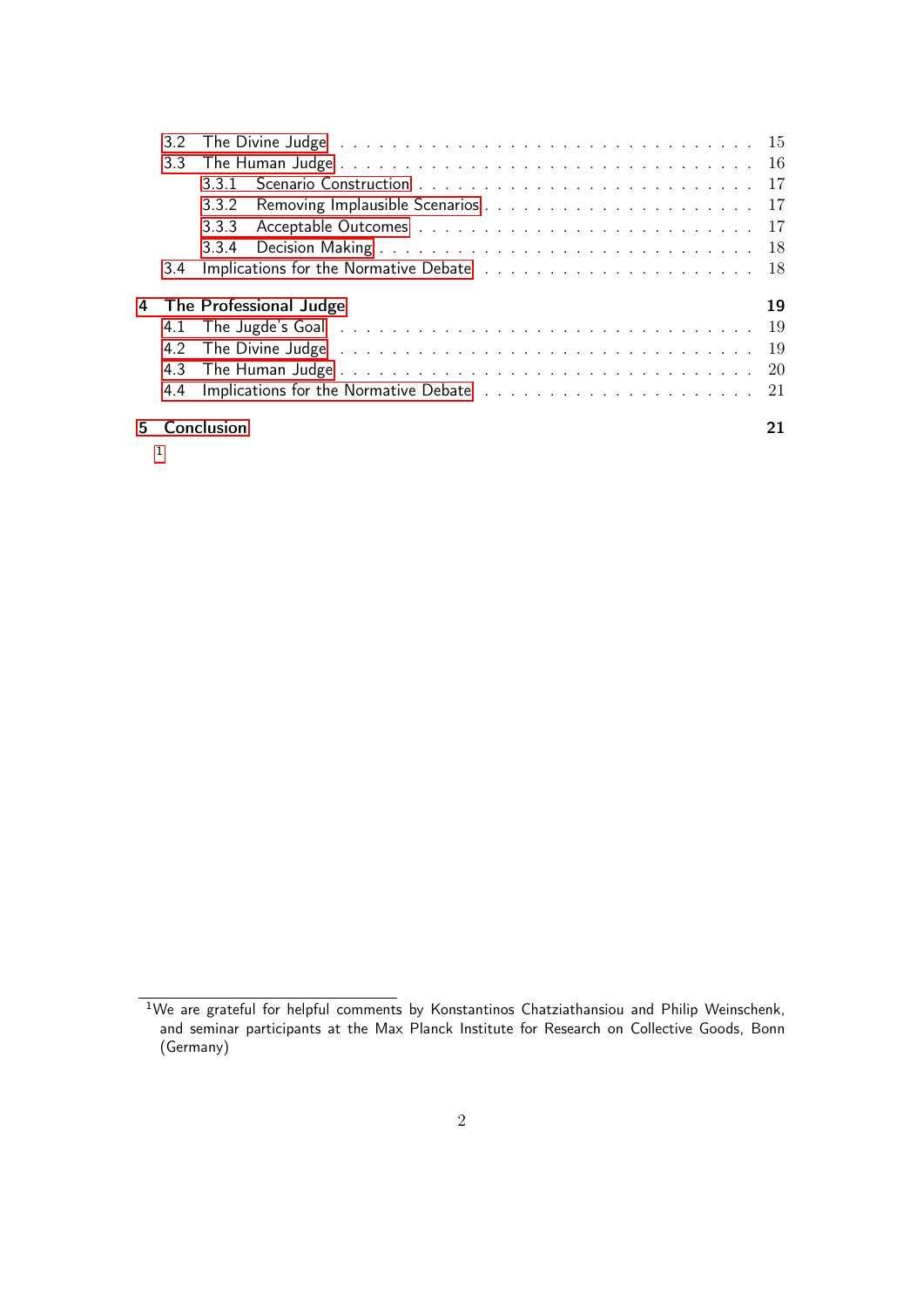# <span id="page-4-0"></span>1 Research Question

Why does a case go to court? Because there is a dispute.  $1$  Why is there a dispute? Usually because some facts are disputed. Sometimes, at trial all doubt is removed. But often the evidence only partly removes the uncertainty. However the court is not allowed to send the parties home without taking a decision. To make a decision possible, the law obliges the court to assign the risk of error resulting from the undissolvable uncertainty to one of the parties. Legal orders, and procedural settings for that matter, differ in the normative decision which of the parties has to bear that risk. Irrespective of legal order, the ultimate loser is plaintiff (in civil procedure) or prosecution (in criminal procedure): the burden of proof is on her. But it depends on the standard of proof at which point this default becomes relevant. If the standard is *preponderance of the evidence*, the law wants the court to distribute the risk equally between the parties. If it is a little more likely that plaintiff has a case, she should win. If it is a little more likely that plaintiff's case is not well founded, plaintiff should lose. Contrast this with the *beyond a reasonable doubt* standard. In the US it applies in criminal matters. On the European continent, it holds in all disputes. The legal orders care about different things [\(Engel, 2009\)](#page-24-0). In a dispute among private parties, US law argues: ex ante the legal order does not have a reason to privilege one party over the other [\(Clermont and Sherwin,](#page-24-1) [2002\)](#page-24-1). By contrast, Continental law is concerned about the fact that any court ruling is an exercise of sovereign powers. The legal order wants to reduce the risk that sovereignty is exercised unduly to a degree that seems acceptable, given circumstances [\(Taruffo, 2003\)](#page-25-0).

In this paper, we aim at reconstructing these competing normative choices. In a first step, we formally show what either choice implies in a fictive world where the only limitation is epistemic: for some exogenous reason, the court only has incomplete access to the facts of the case about which it has to decide. But given this limitation, the court decides optimally. This is a strange world, though: the law acknowledges that the court is very likely to only have limited access to the facts. But the law assumes that limited access to information is the only constraint; jury and judge have unlimited cognitive resources. We begin by formally reconstructing this choice (see section [2.2](#page-7-0) below). The purpose of this paper is to contrast this utterly unrealistic ("divine") court with an empirically more plausible and therefore normatively more appealing model. What do the competing normative choices (epitomized by the difference between US and Continental law) imply for a court that is, itself, populated by human beings? Note the status of the argument. We do not want to show that court practice does not live up to an overly demanding norm. Rather we want to reconstruct the normative difference between US and Continental standards of proof in the light of a more plausible descriptive model of judicial decision-making: what do the different standards imply for a "human" judge (see section [2.3](#page-8-0) below)?

Of course, "realism" is not a well-defined concept. Potentially, reality diverges from a model in an infinite number of ways. In this paper, we decide to focus on the one dimension that arguably is most important for understanding the difference between legal orders. We

<span id="page-4-1"></span><sup>&</sup>lt;sup>1</sup>This increasingly even holds in criminal procedure. If the facts are undisputed, trial is routinely replaced by a deal between prosecution and defense.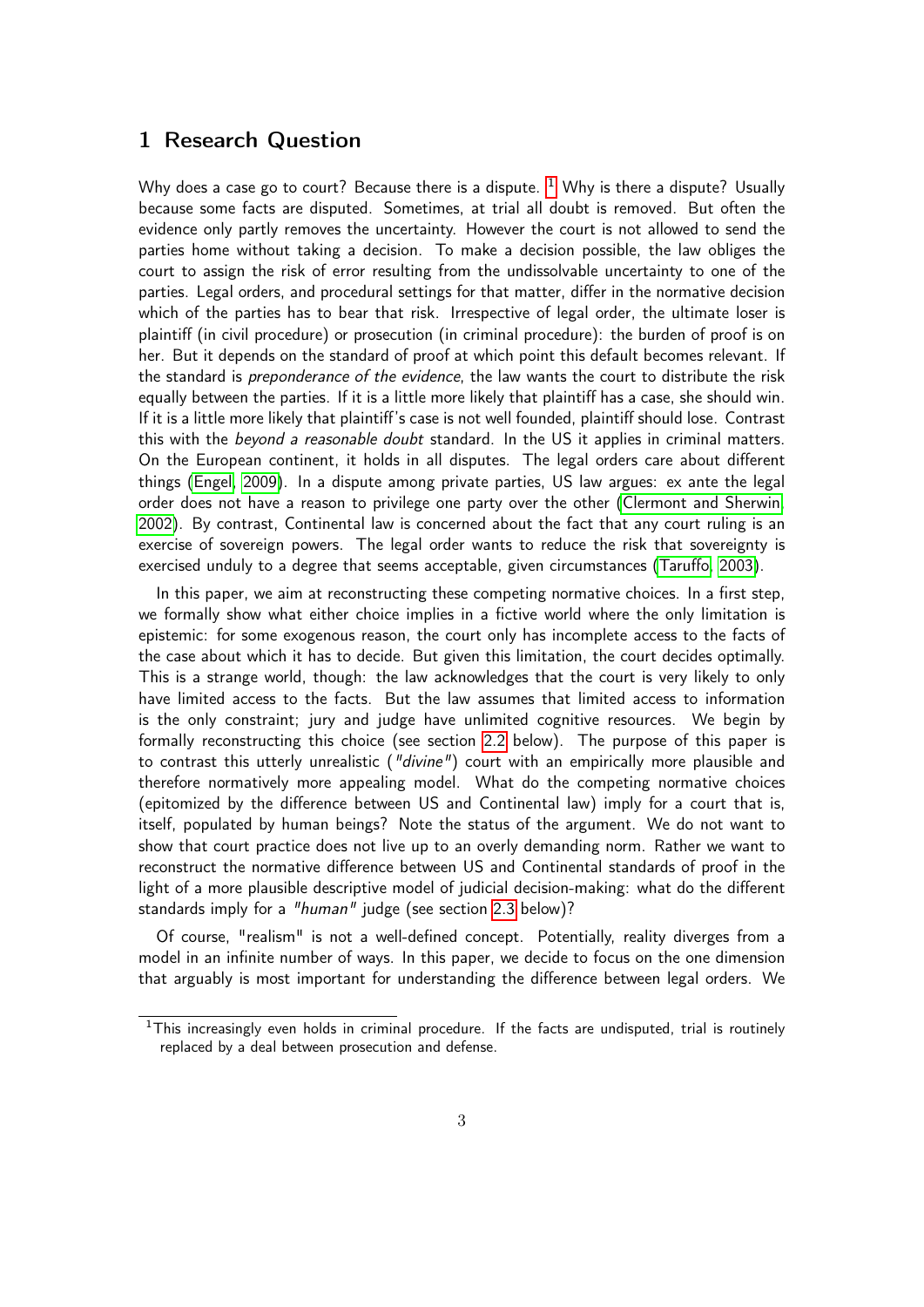posit: the position of US law implicitly assumes that judges are "divine". By contrast, the position of Continental law fits better for judges who, themselves, try as best they can, but are fully aware that their own cognitive abilities have limitations. Note that our approach is still consequentialist: satisficing judges are as forward looking as are "rational" judges. All we aim at offering is a "psychologically feasible" model of judicial decision making. i.e. a theory of decision making that is "absorbable by human beings". Arguably this also implies: while the superrational approach is beyond the cognitive abilities of real judges, the legislator might make an effort to teach judges and jury members to comply with our approach, or it might give them decision aids that help them do so.

In section [2](#page-6-0) we make two simplifying assumptions:  $(1)$  the court does not expect the parties to anticipate how it deals with undissolvable uncertainty. Since we want to make a contribution to a normative debate, this assumption may seem tenable. When giving the court a rule, the legal order may not want to assume that the law's subjects strategically exploit weaknesses in court procedure. Yet it is important to understand whether the normative assessment of the difference between US and Continental law changes once one drops this assumption. This we do in section [3.](#page-16-0)

(2) All of the foregoing is a model for a court that decides a single case. This is in line with most of the normative debate, that focuses on the risk of falsely deciding individual cases. Yet real courts have a docket. They are only able to handle so many cases. One determinant of trial length is in the hands of the court. It can decide how much evidence to gather, and how much time to spend on each piece of evidence. Now additional evidence, or greater scrutiny in assessing the probative value of a certain piece of evidence for that matter, potentially reduce the risk of erroneous judgment. The court therefore effectively faces an allocative decision. It must decide which fraction of a limited budget of time and energy to devote to a single case. In section [4,](#page-20-0) we add this additional level of complexity to the analysis. We again start from the assumption of a *divine* judge, and contrast her with the decision made by a human judge, who relies on satisficing. This section also addresses another objection one might raise against the analysis presented in section [2:](#page-6-0) in that section we assume that cost is not an issue. Yet even if the court only had to decide a single case, it would neither be willing nor able to spend unlimited resources on finding the facts.

In this paper, we focus on a single source of uncertainty: the court knows that she does not know all the facts. Unless the parties precisely and correctly anticipate how the court will deal with this uncertainty, the uncertainty for the court translates into uncertainty for the parties (about the outcome of the trial). Frequently, the parties face a second source of prediction error: unless the case is exceptionally well defined, the court has some leeway in interpretating the applicable law; as a rule, law is ambiguous. We bracket this second source of uncertainty. This seems legitimate given we are not genuinely interested in prediction error for the parties, but in judicial error. On the European Continent, we could additionally rely on the rule derived from Roman law: *iura novit curia*, the court is supposed to know the law. Even if an individual judge is uncertain about the correct interpretation of the law, she is bound to come up with an interpretation.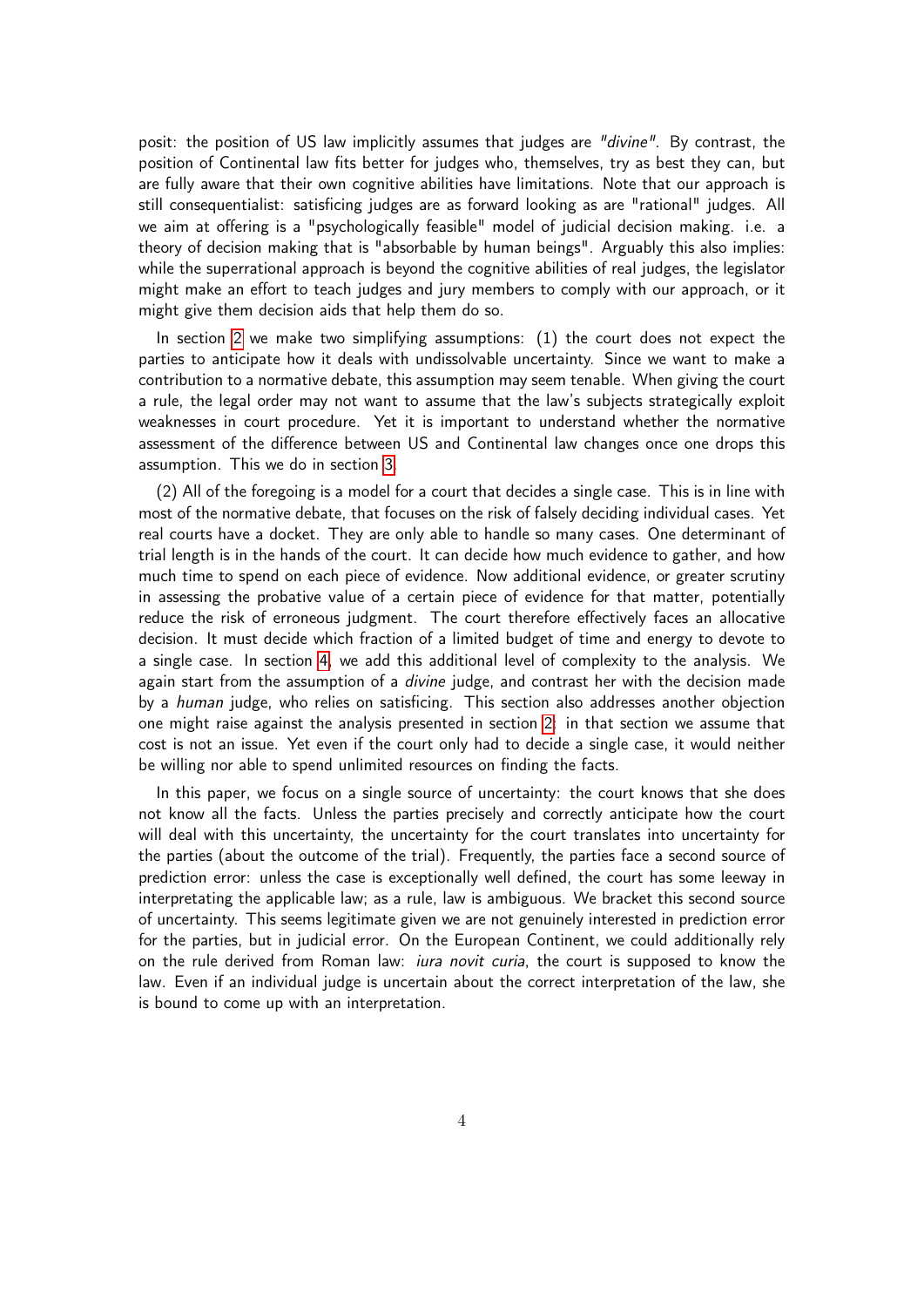# <span id="page-6-0"></span>2 The Myopic Judge

# <span id="page-6-1"></span>2.1 The Judge's Goal

As stated, we define a judge as being myopic if she ignores the possibility that the parties will anticipate her decision rule, and try to exploit it to their advantage. Such a judge (exclusively) faces an epistemic problem. In generic form, the problem can be characterized the following way:

Table 1: The Epistemic Problem

|        | acquit                      | convict          |
|--------|-----------------------------|------------------|
|        | innocent   correct negative | false positive   |
| guilty | false negative              | correct positive |

We want to contribute to a normative debate. This is why we assume that the judge is not biased, so that the utility from acquittal of an innocent defendant  $u(d = 0|q = 0)$  is the same as  $u(d = 1|g = 1)$ , where d stands for the decision, that can either be acquittal (0) or conviction (1), and where g stands for guilt, which can either be given (1) or absent (0). In a private law dispute, plaintiff's claim can be well-founded ( $q = 1$ ) or ill-founded ( $q = 0$ ), and the decision  $d$  can be in favor of plaintiff  $(1)$  or defendant  $(0)$ . For simplicity, we normalize the utility from correct decisions to 0. We thus assume  $u(d = 1|q = 1) = u(d = 0|q = 0) = 0$ . This implies: the judge is not concerned about the cardinal difference in utility between correct and false judgement. All she cares about is error. An unbiased judge dislikes passing false judgement. We must therefore have

$$
u(d = 0|g = 0) = u(d = 1|g = 1) > u(d = 0|g = 1)
$$
  

$$
u(d = 0|g = 0) = u(d = 1|g = 1) > u(d = 1|g = 0)
$$
  
(1)

<span id="page-6-5"></span>We consider two regimes, which differ by the standard of proof. If the standard is preponderance of the evidence, as typically in US civil law disputes, we have

<span id="page-6-3"></span>
$$
u(d = 0|g = 0) = u(d = 1|g = 1) > u(d = 0|g = 1) = u(d = 1|g = 0)
$$
\n(2)

Ideally, the judge just wants to minimize error. Contrast this with the standard beyond a reasonable doubt. It is characteristic for criminal law trials, and leads to

<span id="page-6-4"></span>
$$
u(d = 0|g = 0) = u(d = 1|g = 1) > u(d = 0|g = 1) > u(d = 1|g = 0)
$$
\n(3)

Convicting an innocent is (much more) troublesome than acquitting a guilty defendant.<sup>[2](#page-6-2)</sup> Recall the status of the argument. We are not making empirical claims about the utility functions

<span id="page-6-2"></span> $2$ On the European Continent, the legal order has an additional degree of freedom. It may empower or even oblige the judge to become herself engaged in factfinding, the more so the more the legal order is troubled by false positives. Since in this paper we are interested in the competing normative positions of Continental and US law, we bracket this additional dimension.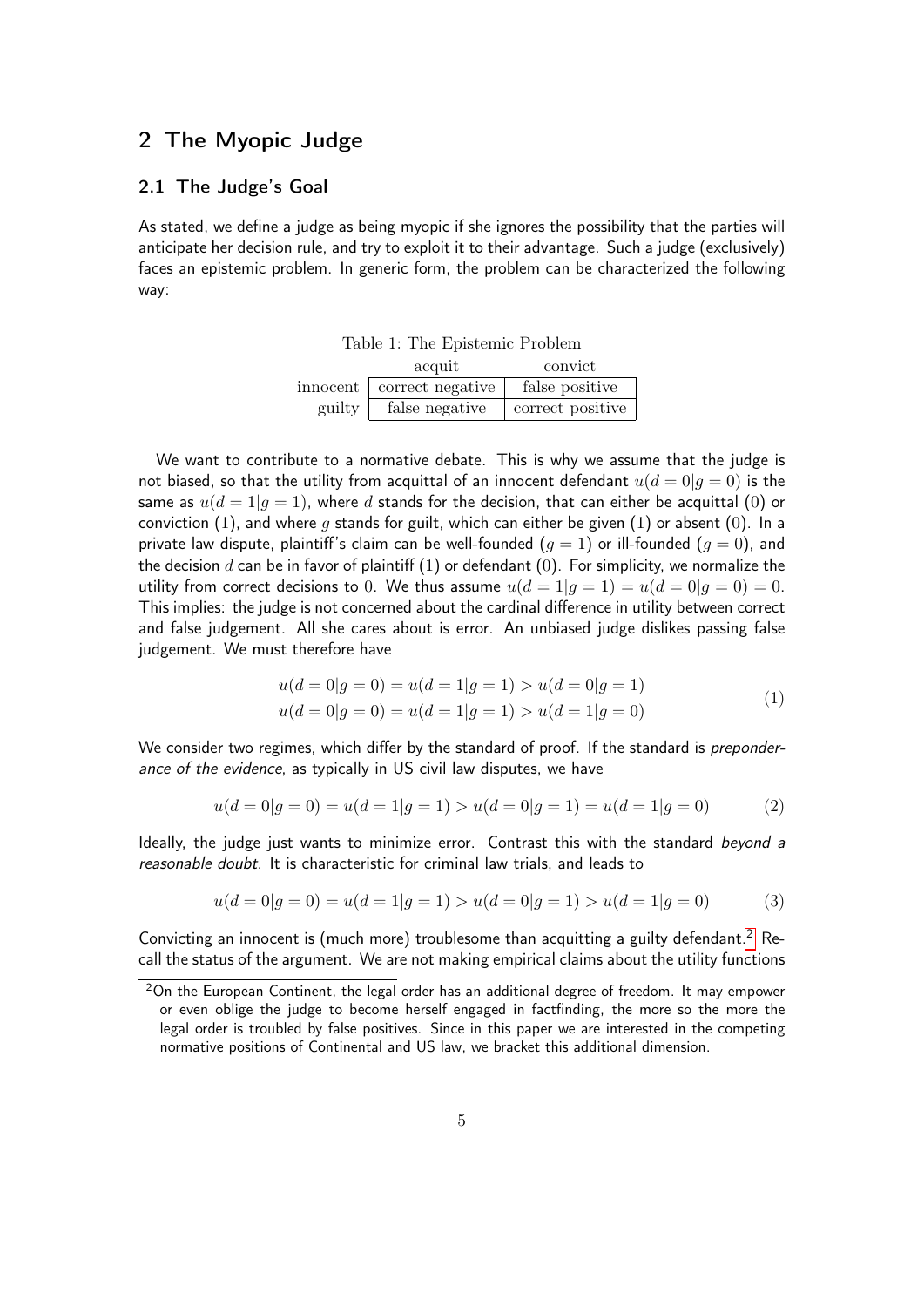of actual judges. Our argument is normative. We want to reconstruct the normative choice between standards of proof assuming judges holding utility functions that are psychologically sound. Hence the utility functions presented in this section are the utility functions the legal order wants judges to hold.

Since legal orders are divided over the standard of proof in private law disputes, let us illustrate the issue with an example from this area of law. A person has been at a rock concert. The day after she feels pain in her ear and visits the doctor. The doctor diagnoses her with a cracked tympanum. The company that had organized the concert would be liable if the music had transgressed the legal noise limit. Yet there have been no noise recordings during the concert, so that the noise level is disputed. Should the court hold in favor of plaintiff or defendant?[3](#page-7-1)

## <span id="page-7-0"></span>2.2 The Divine Judge

In this section we normalize the judge's decision cost to 0. Another way of distinguishing this section from section [4](#page-20-0) is the additional assumption that the court's choice is only motivated by the case it currently deals with. We consider the moment after all the attainable facts have been presented to the judge, so that the judge does also not have reason to consider the parties' transaction cost. Yet we model a situation that is to be found in most trials: at least some facts remain disputed. In our running example, the noise level at the concert is contested. How would a divine judge decide in the face of such insurmountable uncertainty? [4](#page-7-2)

First consider the *preponderance of the evidence standard* of  $(2)$ . Such a judge is indifferent between false positives and false negatives. If the true state of the world  $z$  was known and the court decides for plaintiff, with probability  $q_z$  this decision is correct. With counterprobability  $1-q_z$ , the court commits an error. Likewise with probability  $q_z$  the court commits an error if it decides against plaintiff. Under the preponderance standard, the court decides for plaintiff if  $u(d = 1) = q_z > u(d = 0) = 1 - q_z$ . This is the case if  $q_z > \frac{1}{2}$  $rac{1}{2}$ .

Now in the courtroom,  $z$  is normally not known with certainty. The court has to consider more than one state of the world. At best the court knows the set of possible states of the world Z, and the posterior probability  $p_z$  attached to each of these states, given the evidence. The "divine" court must then work with the expected utility, given it either decides in favor of plaintiff or of defendant. Specifically the court has to solve

<span id="page-7-3"></span>
$$
E(d=1) = \sum_{z=1}^{Z} p_z q_z > E(d=0) = \sum_{z=1}^{Z} p_z (1 - q_z)
$$
 (4)

Solving the inequality, one finds that the court decides for plaintiff provided  $\sum_{z=1}^Z p_z q_z > \frac{1}{2}$  $rac{1}{2}$ .

<span id="page-7-1"></span><sup>&</sup>lt;sup>3</sup>The German Supreme Court held for plaintiff, stipulating a duty to make such recordings,  $BGH$ March 13, 2001, Neue Juristische Wochenschrift 2001, 2019.

<span id="page-7-2"></span><sup>4</sup>We are not interested in the way a judge uses the available evidence; one option would be Bayesian updating.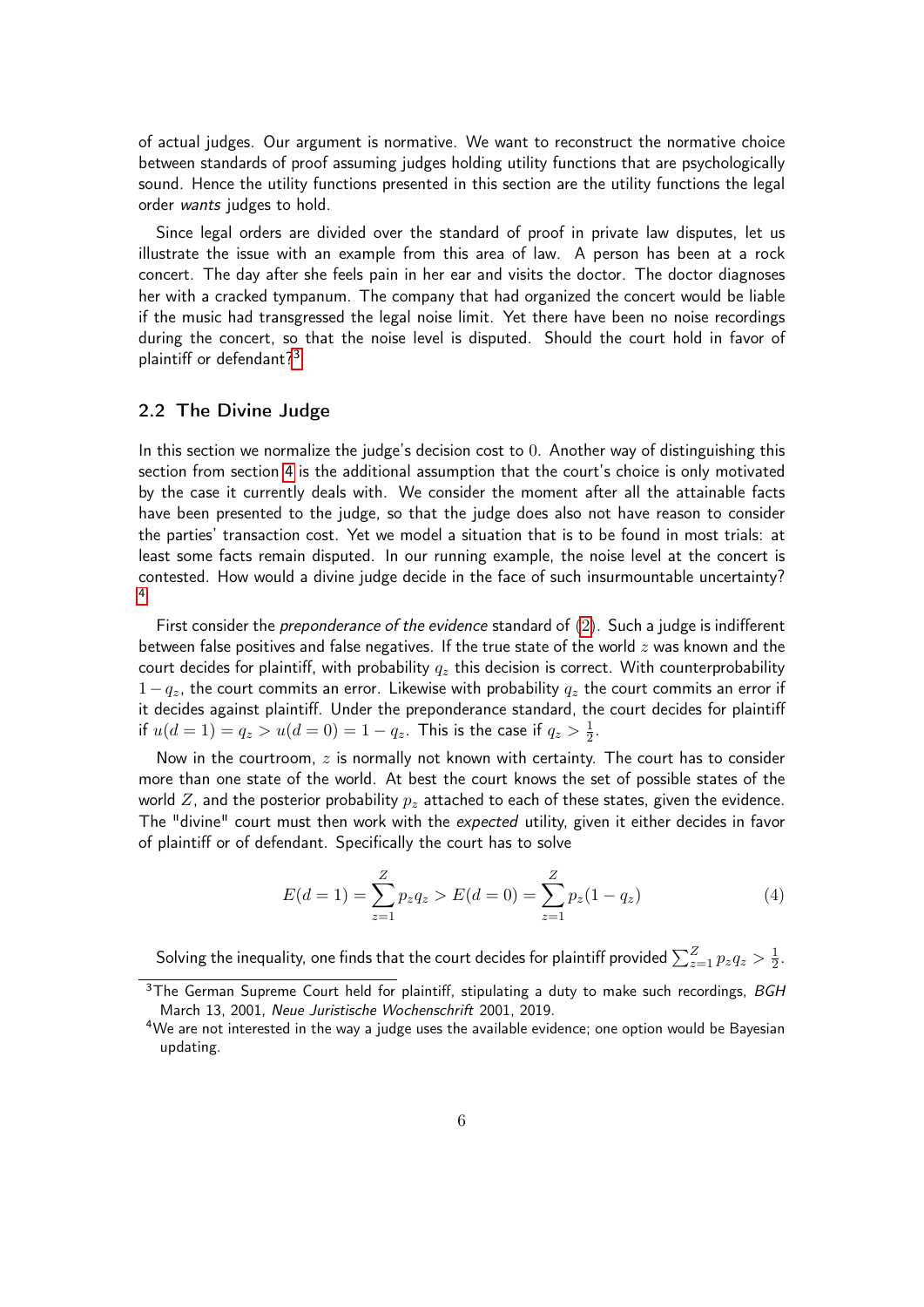Let us illustrate the approach in an example. There are three possible states of the world. In state  $z_1$ , it is quite likely that plaintiff has a case  $(q_{z1} = 7/8)$ , but given the evidence the probability that this is the true state of the world is only  $p_{z1} = 1/10$ . In state  $z_2$ , it is less certain that the claim is well founded, but the probability is still above chance  $q_{z2} = 3/5 > 1/2$ . This state of the world is more likely,  $p_{z2} = 3/10$ . The most likely state of the world is  $z_3$ . Given the evidence, the probability that this is the true state of the world is  $p_{z3} = 3/5$ . If this is the true state of world, it is more likely than not that the claim is ill founded,  $q_{z3} = 2/5$ . If the court applies equation [\(4\)](#page-7-3), her utility from deciding for plaintiff would be 203/400, which is slightly more than her utility from deciding against plaintiff 197/400. Plaintiff wins.

Yet the example demonstrates why this decision rule is unlikely to be normatively acceptable. Defendant would lose although the court leaves open what happened! Legal orders exceptionally make this possible, for instance if it cannot be decided whether a person has stolen a good, or trades the good knowing that someone else has stolen it. But normally procedural justice requires that the court specifies which alleged set of facts (in our language: which state of the world z) is sufficiently likely to be the factual basis of its decision. There are two formal ways to address this concern. The stricter requirement would be  $d = 1$  if  $\exists p_z q_z > \frac{1}{2}$  $\frac{1}{2}$ . Yet this decision rule would favor defendant, the more so the larger  $Z$ . This might be considered to run counter the spirit of the preponderance standard. A less strict criterion would be  $\exists p_z q_z | (q_z > \frac{1}{2})$  $(\frac{1}{2}) > \forall p_z q_z | (q_z < \frac{1}{2})$  $\frac{1}{2}$ ): the largest product of  $p_z q_z$  supporting plaintiff's case is larger than any product supporting defendant's case.

For a "divine" judge, deciding our real world example would be easy. There are only two potential states of the world. In state  $z_1$ , the noise level surpassed the legal threshold. In state  $z_2$ , this was not the case. Since there is the legal threshold, seemingly defining  $q_{zi}$  is also straightforward: if the threshold is surpassed, the probability that the claim is well-founded is (close to) 1. The court could concentrate on its (subjective) assessment of  $p_{zi}$ . This is how common lawyers would present the case.

With the beyond a reasonable doubt standard  $(3)$ , all that changes is the decision rule. There is lively debate in the legal literature whether one should at all quantify the standard, and if so, how [\(Engel, 2009\)](#page-24-0). For the purposes of this paper, we use the simplest approach. We again start with the counterfactual assumption that the state of the world  $z$  is known. The court deems convicting an innocent to be a much graver error. The court reflects this by positive weight  $k > 1$  on acquitting defendant, so that the decision rule becomes  $u(d = 1) = q_z > u(d = 0) = k \cdot (1 - q_z)$ . Solving the inequality, conviction now requires  $q_z > \frac{k}{1+}$  $\frac{k}{1+k}$  . In the realistic case where the court only knows the probabilities  $p_z$  with which several possible states of the world z obtain, the weighting factor k qualifies the right hand side  $(4)$ .

#### <span id="page-8-0"></span>2.3 The Human Judge

There are two very different reasons why the alternative approach modeled in this subsection might be preferable. The first reason results from a possible gap between positive and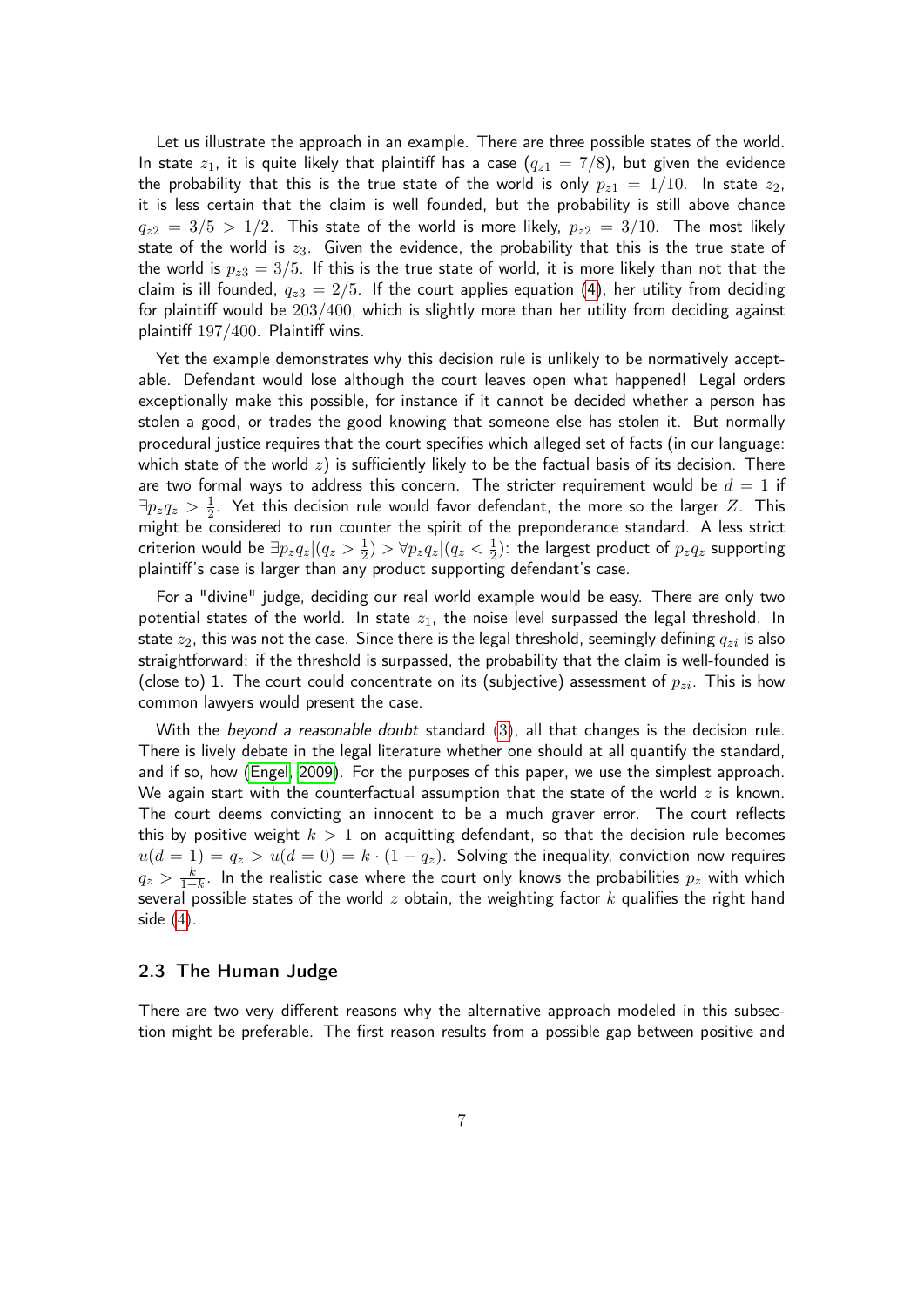normative theory. In principle, normative theory may of course formulate a goal, even if circumstances make it unlikely that the goal be attained. In the next step, one may then want to define "second best" outcomes, i.e. the best outcomes attainable, given some limitation. This is, for instance, the standard approach in (economic) contract theory where the necessity of incomplete contracts and the prevalence of private information allows at best optimization subject to constraints. By the same token, one might consider cognitive limitations as constraints. One might even want to empirically estimate how far the decision making abilities of a typical judge are off the normative mark. The adage "judex non calculat" might make the analyst suspect that the gap between normative theory and judicial practice is not small.

Yet there is a second reason for an alternative approach to modeling judicial choice that carries more weight. The theory developed above implicitly assumes that the state space  $Z$  is well defined, and that the judge precisely discerns and evaluates all its elements  $z$ . Continental lawyers would object: the seeming simplicity of the noise case only holds in the context of representation, not in the context of discovery. Initially plaintiff comes to court with a story about a concert and her illness. It is only after considerable interaction that the decision problem can be narrowed down to the issue of the legal threshold. Therefore originally the court has to consider a substantially larger set of potential states of the world  $Z$ : what else might have caused the illness? How long did plaintiff attend the concert? Which band did use which loudspeakers? In which ways did the organizer discipline the bands? Was plaintiff at risk, and should have protected herself? All of these factors could potentially be combined in multiple ways.

Of course, a hardnosed expected utility theorist can even handle a state space that is not well-defined. She will not only replace objective by subjective probabilities, but will also replace the objective state space Z by the subjectively expected one  $E(Z)$ . But even for a theorist, this is a difficult object. In the most simple case, she assumes the state space to be unidimensional, discrete, and all elements equidistant. Then the only subjective (decisionstic) element she needs is setting  $\hat{z}_{\text{min}}$  and  $\hat{z}_{\text{max}}$ . Yet not so rarely, these assumptions are not plausible. Then the theorist must further make assumptions about the distribution function  $E(f(z))$ . Which is its functional form: uniform, normal, exponential, gamma? What about the moments of the distribution: its central tendency, its variance, its skewedness, its kurtosis?

Most importantly: in hardly any legal case the uncertainty is plausibly unidimensional. In our example, there is potentially uncertainty about (1) possible causes of the illness, (2) the organization of the concert, (3) the specific circumstances of plaintiff's presence at the concert, (4) plaintiff's idiosyncratic vulnerability. Of course, technically multidimensional uncertainty can be handled. But it is not only unrealistic to assume that any "real" judge would do so, in whatever approximate way. The more complex the uncertainty, the more pronounced also the risk that the resulting estimate is far off reality. In such complex estimations, small changes in a single parameter may have big (and not so rarely also surprising) effects on outcomes.

In the following, we present an alternative modeling strategy. It is more "human" in a positive and a normative sense. On the positive side, it need not make utterly unrealistic assumptions about the decision making process, and thereby has greater descriptive validity.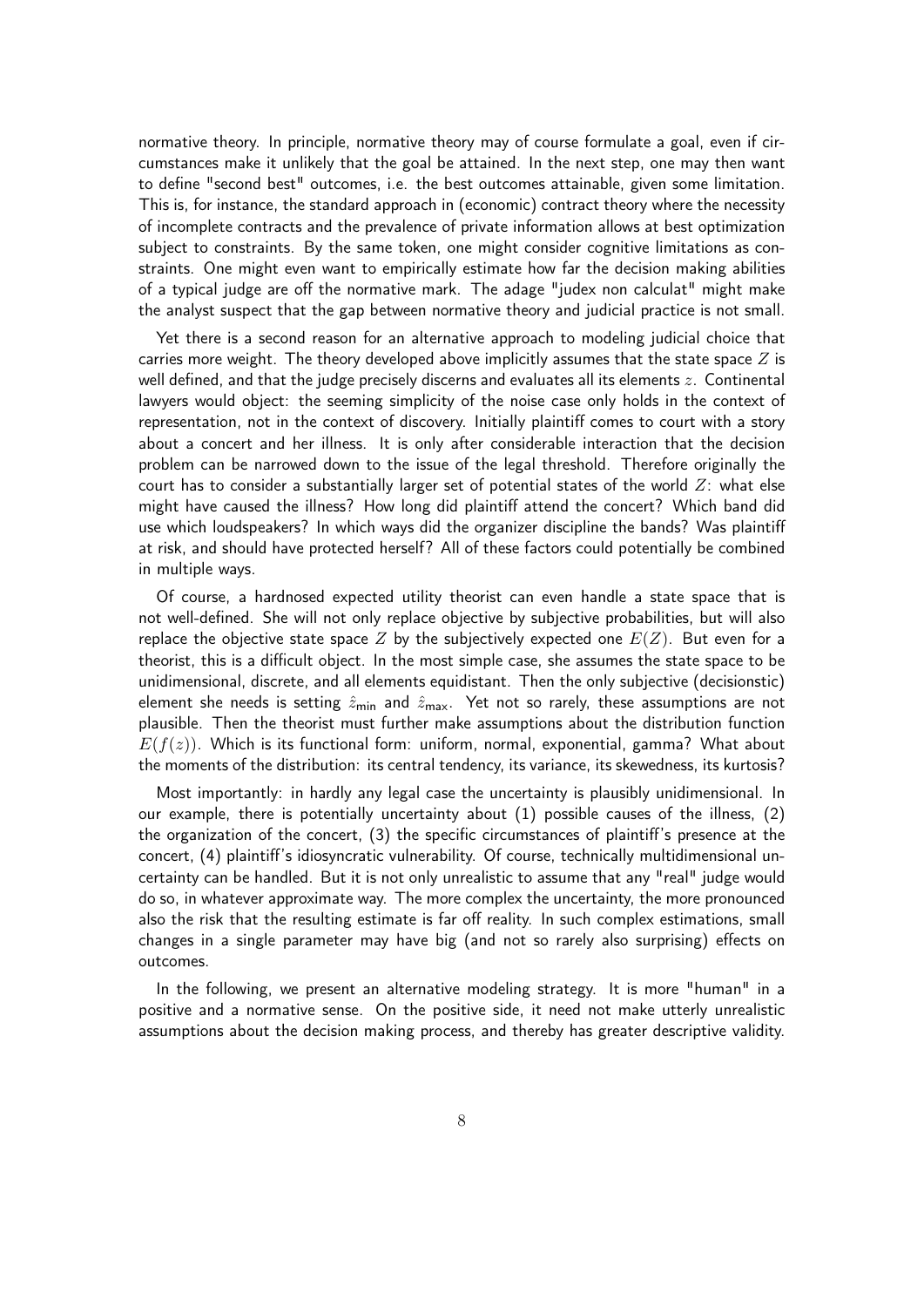On the normative side, it reacts to the fact that most legal problems are ill-defined, and presents a normative model for, nonetheless, taking decisions that are "good enough".

# <span id="page-10-0"></span>2.3.1 Scenario Construction

If the state space is continuous, a decision maker determined to exhaust the state space would have to consider infinitely many situations. The only way to do so effectively would require translating the characteristics of the state space into a function, and maximizing this function with respect to some decision criterion. If the state space is ill-defined, this exercise may easily lead to gross errors. A small misspecification of the function may translate into choices that turn out to be very inappropriate once the uncertainty dissolves. Modeling judicial decision-making as optimization under constraints is also empirically far off the mark. A robust psychological literature demonstrates that real judges decide by comparatively assessing competing "stories" that can be constructed, based on the available evidence.

Most of this evidence has been generated testing mock juries. Jurors are engaged in sense-making [\(Pennington and Hastie, 1991,](#page-24-2) 519) and constructing coherent stories from the evidence. Decision-making seems to be often interpretative [\(Pennington and Hastie,](#page-24-3) [1988,](#page-24-3) 524). It relies on reasoning about the evidence, rather than an algebra like process [\(Pennington and Hastie, 1988,](#page-24-3) 531). Jurors attempt at creating a narrative story from the pieces of evidence they have heard [\(Pennington and Hastie, 1986,](#page-24-4) 521), [\(Pennington and](#page-24-3) [Hastie, 1988,](#page-24-3) 521), [\(Pennington and Hastie, 1993a,](#page-24-5) 194), [\(Pennington and Hastie, 1993b,](#page-24-6) 136), which can be considered as a mental model [\(Pennington and Hastie, 1988,](#page-24-3) 521), (also see [Johnson-Laird, 1983\)](#page-24-7).

Jurors decide by matching stories to the representation of the verdict categories given to them in the judge's instructions on the law [\(Pennington and Hastie, 1986,](#page-24-4) 243). Whether a story is accepted, or whether it is selected, depends on its goodness of fit [\(Pennington](#page-24-5) [and Hastie, 1993a,](#page-24-5) 201). In this assessment, jurors look out for coverage, coherence and uniqueness [\(Pennington and Hastie, 1992,](#page-24-8) 190). Coverage, coherence and uniqueness also determine the level of confidence [\(Pennington and Hastie, 1988,](#page-24-3) 521, 528) [\(Pennington and](#page-24-8) [Hastie, 1992,](#page-24-8) 190). Modelling the starting point of judicial decision making as scenario construction may also be motivated with a piece of doctrine: plaintiff has to present her "theory of the case".

The underlying process can be modeled as first constructing and then evaluating a limited set of scenarios  $Z = \{z_1, z_2, ... z_n\}$ . The theory of bounded rationality posits that a decision maker will only consider scenarios that "she does not dare to neglect" (more on the theory, and experimental tests from [Gueth, 2013;](#page-24-9) [Crosetto et al., 2015\)](#page-24-10). This claim not only fits court procedure very well. Actually in court the process of scenario construction is even institutionalized. Legal orders differ in the precise design of this process. In the common law countries, the basic principle is adversarial. The court (i.e. the judge and the jury) only evaluate what the parties have presented to them. The parties are not just presenting pieces of evidence. They also "plead" their case, i.e. they tell a story. Plaintiff or prosecution always do. Defendant has a strategic choice to make. She either may tell a counter-story, or try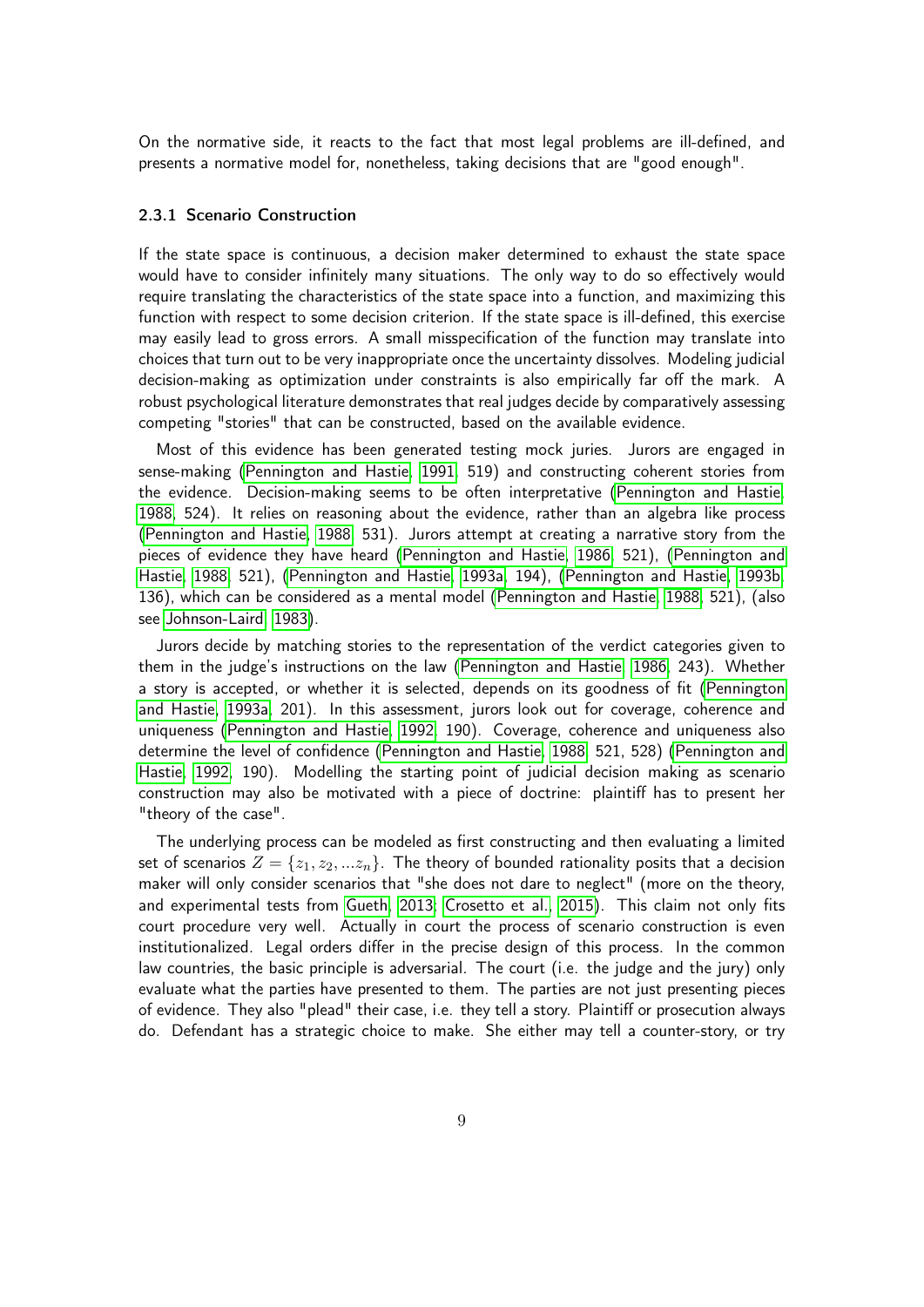to cast doubt on the coherence of plaintiff's story. Note the power of the intervention. If the case is, as usual, essentially ill-defined, theoretically the number of possible scenarios is infinite. Yet procedure reduces the number of scenarios to a maximum of  $2.5$  $2.5$ 

In the civil law countries, court procedure keeps inquisitorial elements. The task of the judge is not confined to assessing the claims made by the parties. To a larger or smaller degree, she is actively seeking "the truth" (see e.g. §§ 138 f. German Code of Civil Procedure). In these legal orders, the judge must potentially herself create additional scenarios. Problem construction is part of judicial activity. In these legal orders, the constraints that make this process practical stem from the issue as defined by the parties, and substantive law.

Even if the judge is free to demand additional evidence, she cannot change the issue. It is fixed by the claim (in civil procedure) or the charge (in criminal procedure). Consequently scenarios are irrelevant that could not support the claim or charge, given the substantive legal rules governing the case. The judge will only consider alternative scenarios that might justify the intervention sought by plaintiff. In legal practice, this is an iterative process. The facts presented by the parties direct the search for potentially applicable legal rules. The conditions formulated in these rules direct the search for additional facts.

In principle, in the civil law countries the court is done if a story that matches the conditions of a relevant rule has been established, or if no such story can be found. Yet often judges also assess the plausibility of a story that would support the case by alternative stories that seem at least as plausible, but do not support the claim  $^6$  $^6$ . This technique may also be used in a legal order following the adversarial principle. If the technique is employed, the set of relevant scenarios  $Z$  grows again. Yet it still remains bounded. Such counter-stories are only decision relevant to the extent that they are strong enough to cast sufficient doubt on the plausibility of a story that supports the claim.

#### <span id="page-11-0"></span>2.3.2 Removing Implausible Scenarios

The set of scenarios only tells a decision maker which possible situations she has to consider. In the next logical step, she must qualify the relevant scenarios by their plausibility. In court, this element of boundedly rational decision making is also institutionalized. The standard of proof creates a relevance criterion. If the standard of proof is beyond a reasonable doubt and the scenario would in principle support the claim or charge, the judge must immediately discard it if "reasonable doubt" remains. It is at this (logical) point of the decision making process that the parties introduce evidence. If the legal order makes this possible, this is also when the judge, on its own initiative, gathers additional evidence, or calls for it.

The decision making process is more involved, though, if defendant has told a counter-story, or if an inquisitorial judge has created counter-scenarios on her own initiative. If the story and the counter-story were well defined and mutually exclusive, it would of course suffice to

<span id="page-11-1"></span><sup>5</sup>Unless defense decides to present multiple inconsistent counter-stories.

<span id="page-11-2"></span><sup>&</sup>lt;sup>6</sup>There is, of course, a risk involved due to judges who after accepting one story told as reasonable, are reluctant to questioning it again (such reluctance would, for instance, be suggested by the theory of cognitive-dissonance, see [\(Festinger, 1957\)](#page-24-11))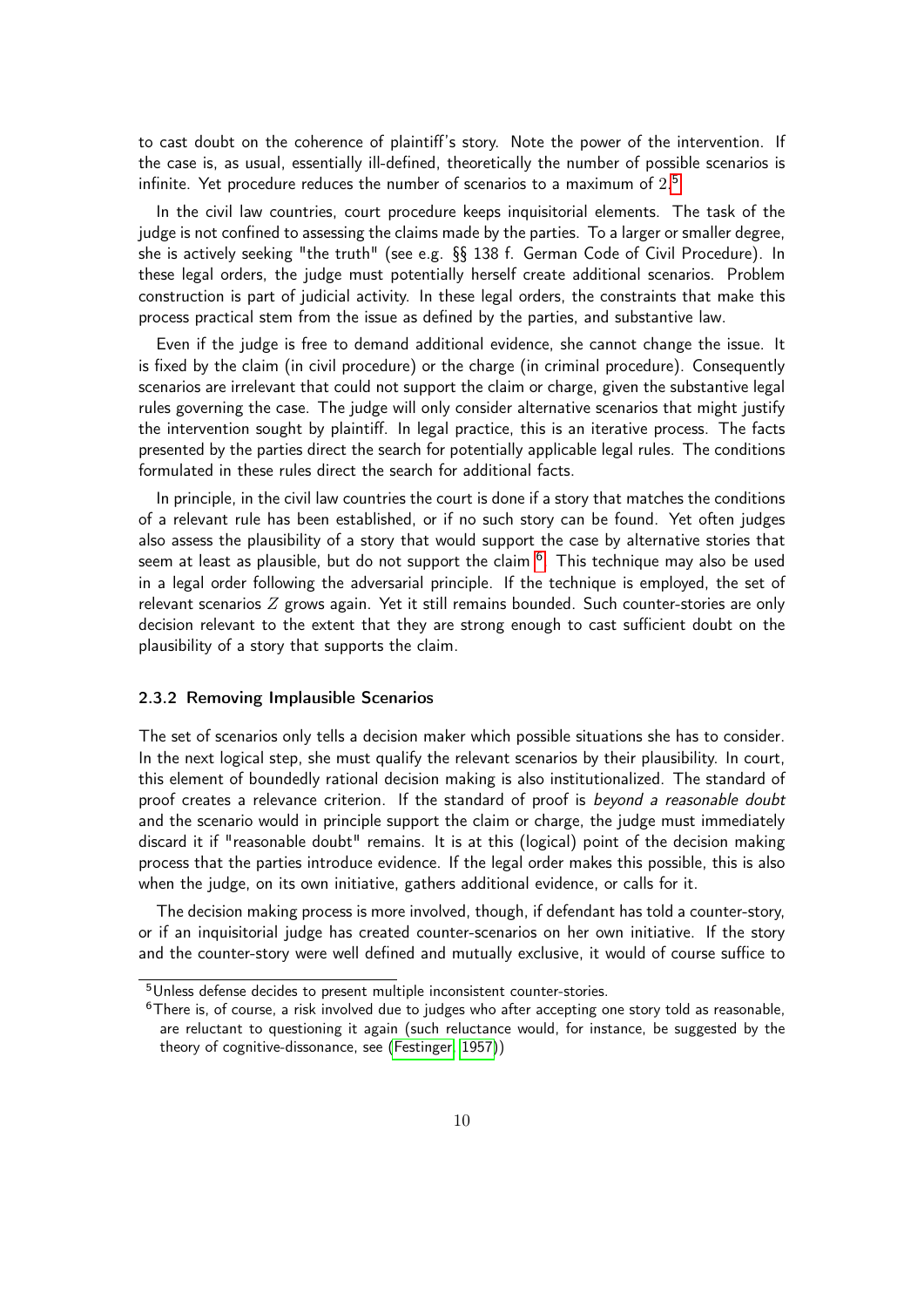show that a counter-scenario is more than minimally plausible. That would logically imply: plaintiff's story does not pass the test. Yet if the judge knows the set of scenarios to be incomplete, the fact that one counter-story has a certain degree of plausibility is not more than a source of doubt. The judge is torn between alternative interpretations, and must comparatively assess the weight of wrongly discarding either of them.

In the spirit of finding the scenarios a decision maker "does not dare to neglect", satisficing theory posits that the judge need not define a subjective probability  $\hat{p}_z$  of some scenario being correct. Rather the judge (subjectively) assesses whether the likelihood  $l_z$  of the scenario being true is above some lower bound  $l$ . This element gives the decision making process a lexicographic flavor: scenarios that do not pass the threshold  $l$  are discarded altogether. As in maximum likelihood estimation, the likelihoods of several scenarios need not add up to 1.This allows for subadditivity and superadditivity: in the first case several scenarios are sufficiently probable, and in the second case all scenarios are not sufficiently probable. Note that competing scenarios may even be mutually exclusive, but still sufficiently likely to be considered. This may, for instance, be the case if both plaintiff and defendant offer plausible, but contradictory, interpretations of the facts. This does not lead to contradictory final outcomes. This part of the exercise is not definitive. All the judge aims to achieve at this point is reducing the set of scenarios. Scenarios are removed that would have been qualitatively relevant, but that are too unlikely to be supported by the evidence.

The distinction of probabilities and likelihoods also resonates with the legal debate on scientific evidence in court. The *Daubert*-rule makes the judge a gatekeeper for the admissibility of scientific evidence (Daubert v. Merrell Dow Pharmaceuticals, 509 U.S. 579 (1973)). The Reference Manual on Scientific Evidence (3rd), xiv stresses that the judge "must decide after considering the best available science", knowing that it tends to be imperfect.

## <span id="page-12-0"></span>2.3.3 Acceptable Outcomes

We keep the assumption that the judge is unbiased. If  $q = 1$ , the judge would want to decide for plaintiff  $d = 1$ . Likewise, if the claim is unfounded  $q = 0$ , the judge would want to decide against plaintiff  $d = 0$ . By implication, the judge suffers if she commits an error. Again the judge is content with satisficing. She does not aim at picking precisely the one scenario with the highest overall satisfaction. All she is concerned with is choosing a scenario that leads to a gain/loss balance that is "good enough". In finding the set of decisions  $D$ that meet this criterion, the judge is again guided by procedural rules. Usually, the law does not want the judge to be guided by potential gains and losses for the parties.<sup>[7](#page-12-1)</sup> All the judge shall be concerned with is error. This considerably simplifies the analysis. The judge need not (and should not for that matter) estimate how much the parties stand to gain or lose. Consequently the normative weight of basing choice on any (sufficiently plausible) scenario is the same (and can therefore be normalized to 1). That implies a very simple procedure for defining the set of acceptable outcomes D.

<span id="page-12-1"></span> $7$ This can be different if the court has power to provisionally govern the real life conflict until the case has been definitively decided, as in an injunction.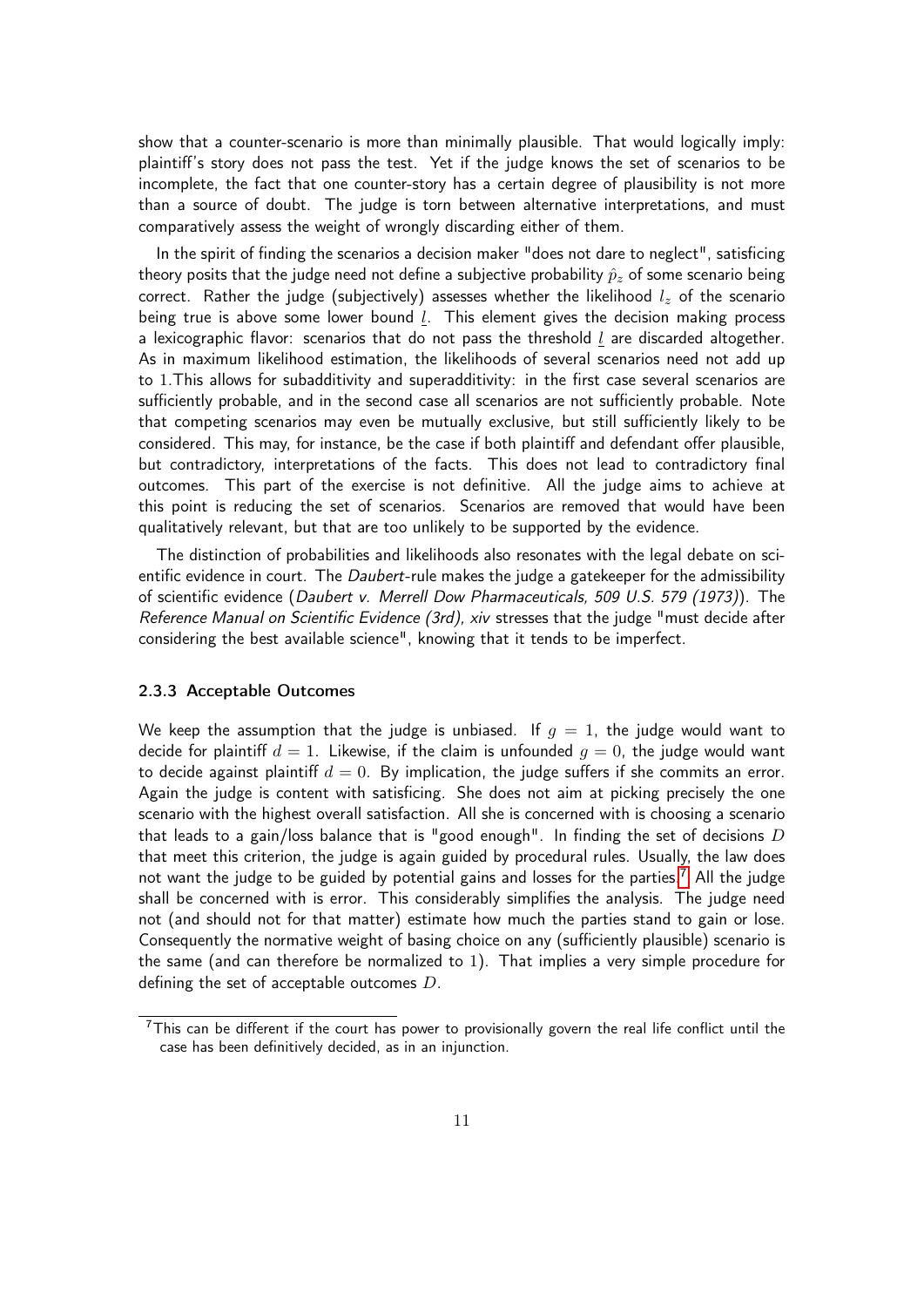First consider a civil law dispute under US law, i.e. under the *preponderance of the evidence* standard. At this point, the distinction between probabilities and likelihoods is critical. It becomes most important if neither scenario on its own has a likelihood  $l_i > 0.5$ , but if there is more than one scenario that meets the threshold  $l_i > l$ . The most plausible interpretation of the standard of proof would ask the judge to take the decision mandated by the most likely scenario,  $d_i | l_i > l_j, \forall j$ . This introduces a second lexicographic element into the decision function.

Now when taken literally, this standard of proof would force a sharp line, built on an exact cardinal definition of likelihoods. This would run counter the spirit of the satisficing approach. One way of accommodating this objection modifies the decision rule. The judge is only required and entitled to decide in favor of  $d_i$  if  $\Delta(l_i-l_j)>\underline{\Delta},\forall j.$  The likelihoods must be sufficiently distinct, with sufficiency following from some judicial norm. This approach is similar in spirit to the role most practitioners assign to probability thresholds in statistics. They do not take p-values at face value, and rather check whether the p-value is below some conventional level (usually 5 %), and only note whether the p-value is even below a more stringent conventional level (usually 1 ‰) , and speak of "significance at conventional levels" and "highly significant", respectively. Coarsening the evaluation avoids assigning meaning to excessively precise numerical estimates.

Note the critical role of  $l$ . The stricter the legal order (or the individual judge in applying the law, for that matter) is in setting the standard  $l$ , the more often the decision must be taken by burden of proof: the evidence is insufficient to make any definite claim about the events. By default, the claim (in civil disputes) or the charge (in criminal disputes) is dismissed. On the opposite end, the more the standard  $\underline{l}$  is lenient, the more often both a scenario  $l_i$ that supports conviction and a scenario  $l_j$  that supports acquittal will be established to the requisite standard. In that event, the decision must again be taken by burden of proof. The claim or charge is dismissed, not because it could not be established, but because the evidence in favor of conviction is ambiguous. The burden of proof has a further noteworthy effect. When non-legal satisficing decision makers face undissolvable uncertainty, they may react by lowering their aspiration level (the idea goes back to [Sauermann and Selten, 1962\)](#page-25-1). The legal order excludes this option, and rather wants the judge to decide by burden of proof whenever the stable threshold defined by the standard of proof is not passed. The case is decided (by dismissing it), but not on its merits.

#### <span id="page-13-0"></span>2.3.4 Decision Making

The advantage of the satisficing approach is that the subset of decisions  $D \subset D$  increases where the judge is indifferent. By a basic rule of procedural law, indifference is resolved to the detriment of plaintiff. Our formalization thus makes the actual normative decision visible. The smaller  $\dot{D}$ , the more the inevitable indeterminacy resulting from the fact that the judge is a satisficer is resolved to the detriment of defendant, and vice versa. Hence the decision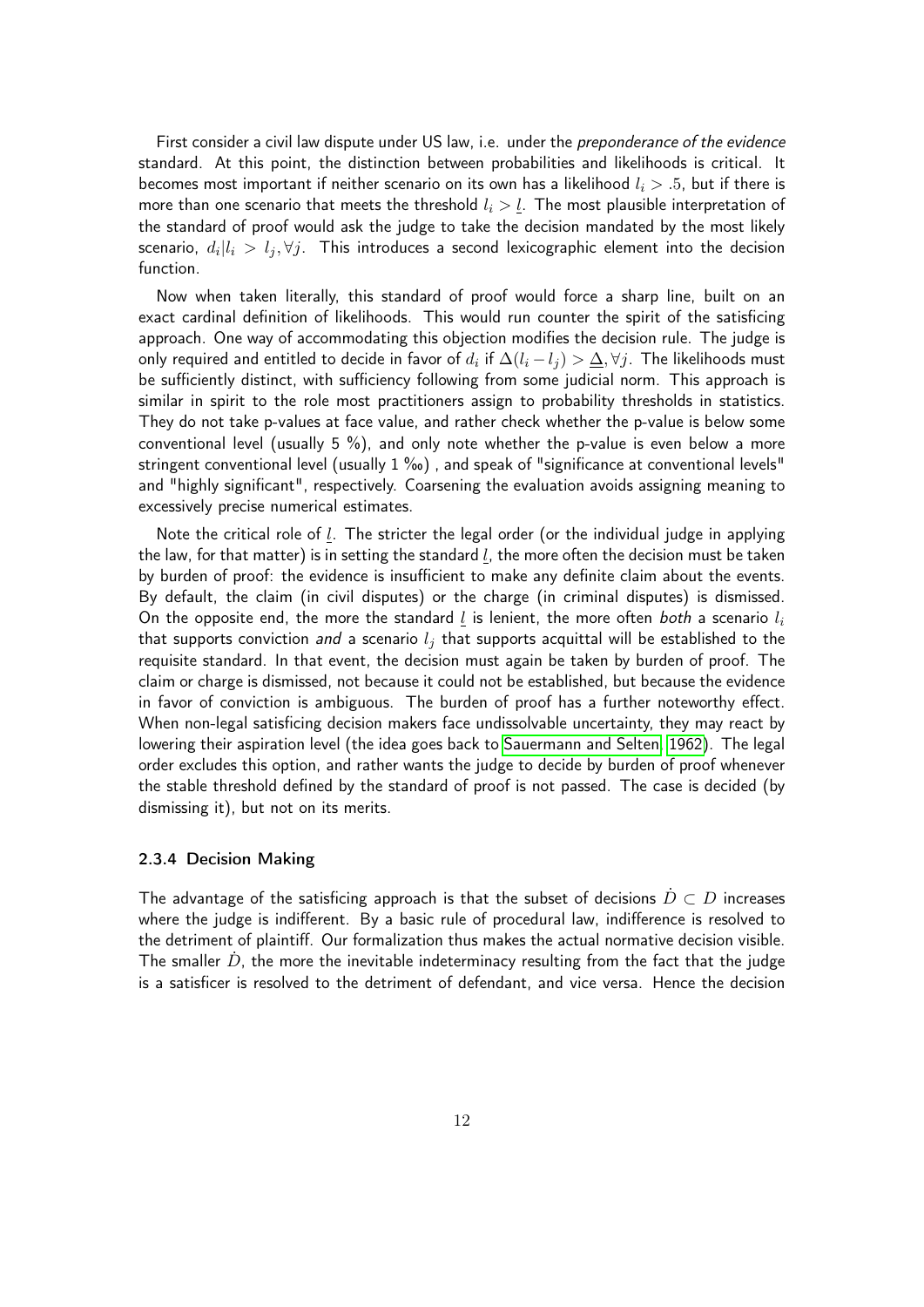rule is given by

$$
d = 1 \quad \text{if} \quad (i) \quad l_i - l_j > \underline{\Delta}, \forall j \quad \text{and} \quad (ii) \quad g_i = 1
$$
\n
$$
d = 0 \quad \text{otherwise} \tag{5}
$$

In words: plaintiff wins if there is a scenario that backs her claim  $(g_i = 1)$  and is sufficiently more likely than any alternative (counter) scenario. Note that this decision rule diverges from the decision rule [\(4\)](#page-7-3) used by the "divine" judge. The judge no longer minimizes the risk of a wrong decision, but is content with a decision that is "good enough", in the sense of sufficiently reducing the risk of a false positive, or a false negative, decision.

This decision rule implies that a case may be dismissed for one of three reasons: (1) the decision set is empty,  $\dot{D} = \emptyset$ : no party has brought forward a scenario z that is sufficiently backed by facts (nor has the judge herself, if procedural rules empower her to do so). (2) the evidence is inconclusive,  $D = \{d_1 = 1, d_2 = 0\}$ . (3) defendant is proven to be innocent,  $\dot{D} = \{d_1 = 0\}$ . Note that (1) and (2) are decisions by burden of proof. The court does not judge on the merits of the case. Legal orders differ as to whether, in terms of the final ruling, there is a difference between (1) "not proven" and (3) "not guilty". In the comparative law literature, the latter is called the *Scottish Rule* [\(Duff, 1999\)](#page-24-12) (more from [Bray, 2005\)](#page-24-13) [\(Leipold,](#page-24-14) [1999\)](#page-24-14).

#### <span id="page-14-0"></span>2.3.5 Beyond a Reasonable Doubt

It is straightforward to extend this approach to legal matters with a different standard of proof, and with the beyond a reasonable doubt standard in particular. The critical element of this standard is not the difference between the most likely scenario  $z<sub>i</sub>$  and the next likely scenario  $z_j$ . The law is thus not content with  $\Delta_{\text{brd}} > \Delta_{\text{poe}}$ , where brd stands for beyond a reasonable doubt, and poe stands for preponderance of the evidence. Rather the law constrains the set of acceptable outcomes  $D: l_i > \kappa | g_i = 1, \frac{1}{2} < \kappa < 1.$ 

Remains to determine the decision rule if more than one (relevant) scenario is sufficiently likely. There are two ways to go about this, and both exist in criminal law practice. If acquittal is all defendant cares about, the only case to consider is  $l_i > \kappa, g_i = 1$  and  $l_j > \kappa, g_j = 0$ : there is a highly likely story supporting guilt and a highly likely counter-story speaking against guilt  $g = 0$ . As with the preponderance standard, this conflict must be resolved in favor of defendant.

If the legal order distinguishes "acquittal for cause" from "acquittal for lack of evidence", it must not only define  $l_{\text{convict}}$ , but also  $l_{\text{acquit}}$ . In criminal procedure, the normative rationale of the beyond a reasonable doubt standard is the presumption of innocence. This constitutionally protected value suggests  $l_{\text{acquit}} \ll l_{\text{convict}}$ : acquittal for cause does not require that the counter-story be extremely likely. It suffices if it meets a considerably more modest standard.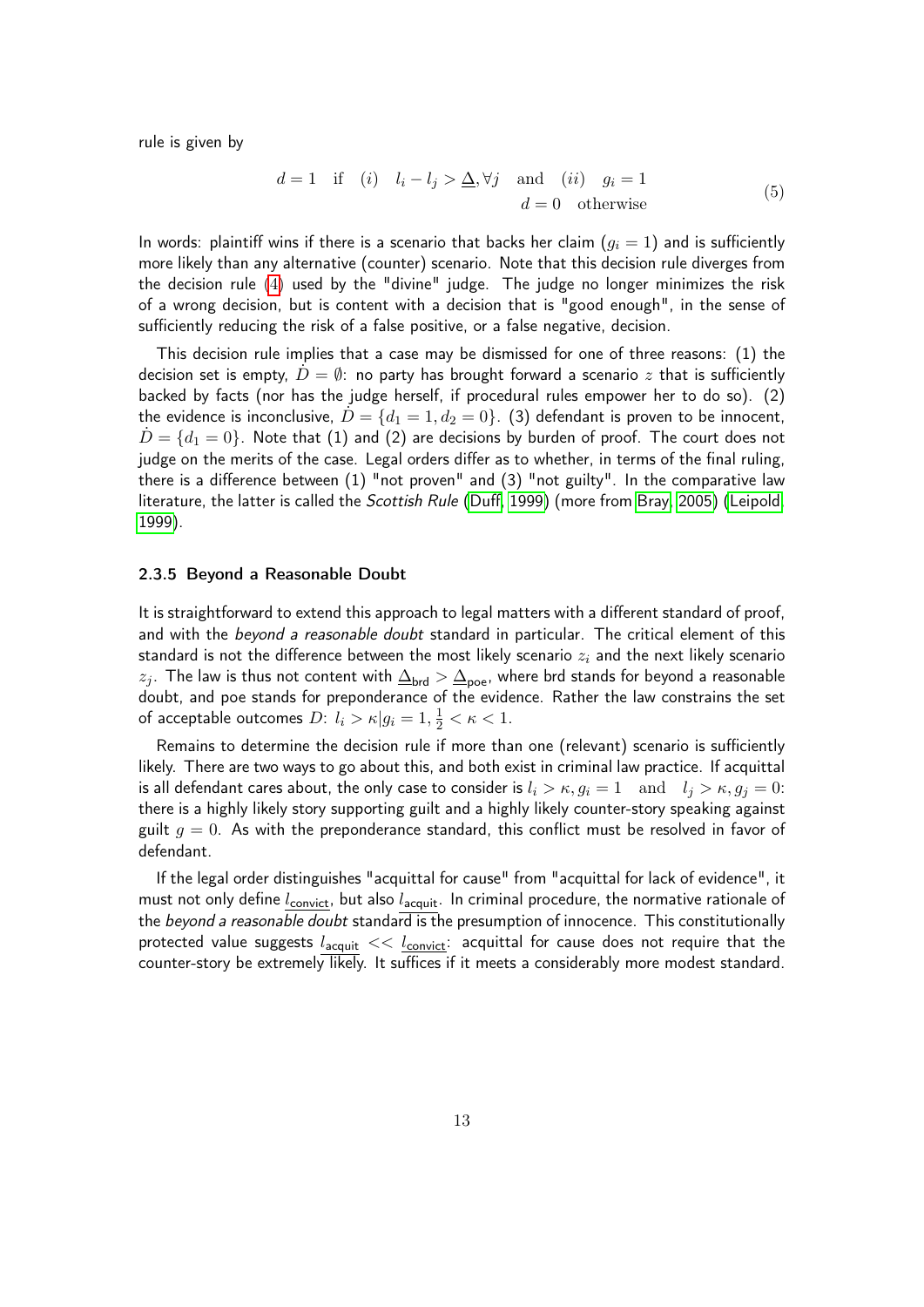## <span id="page-15-0"></span>2.4 Implications for the Normative Debate

For a "divine" judge, decision making in the face of undissolvable uncertainty is a mechanical exercise. If an outside observer is given access to the court's subjective probabilities, and to its subjective definition of the state space, she will come to the same conclusion. By contrast, decision making by a "human" judge, in the sense modeled in this paper, is decisionistic in a much deeper sense. At all steps (scenario construction, removing implausible scenarios, defining acceptable outcomes, choosing among acceptable outcomes) the court is engaged in a way that is not, and cannot be predetermined by procedure. The parties, and the legal order, are at the mercy of these human decision makers who happen to hold the office of a judge, or who have been elected as jury members. In a much deeper sense than suggested by the utterly unrealistic model of a "divine" judge, judges exercise power. They are engaged as subjective persons. This gives more weight to concerns that motivate the position of Continental European law. The purpose of the standard of proof is not confined to defining a decision criterion, and thereby distributing the risk of error among the parties. The standard of proof also, and critically, informs the judge (as a fallible human being) about the normative expectations the legal order has about her idiosyncratic way of deciding the case. Specifically, the *beyond a reasonable doubt* standard tells the judge: "We know you must decide despite imperfect knowledge about the case. The legal order will accept and enforce your decisions. But it cares about the impression this leaves on society. Do not shy away from deciding. But if you have serious doubts about a claim, do not force a decision on the merits. Rather decide by burden of proof, and thereby immunize the legal order against the reproach of material error".

## <span id="page-15-1"></span>2.5 Discussion

Our model deliberately stays close to the standard rational choice approach. We drop the utterly unrealistic assumption that a judge or jury member "rationally deals with its own irrationality" (resulting from understanding that the evidence is objectively limited). But we do not deviate from rational choice further than necessary. This motivates the term bounded rationality for our concept of satisficing judges (for background see [Gueth, 2013;](#page-24-9) [Crosetto](#page-24-10) [et al., 2015\)](#page-24-10). Specifically our approach remains consequentialist: when choosing how to handle a case, the judge engages in forward looking reasoning, and considers the likely effects of her action on her ex ante defined utility. It may well be that judges out there in court do not deliberate at all, but content themselves with recognizing cues they have experienced to discriminate sufficiently well (see [Dhami and Ayton, 2001;](#page-24-15) [Gigerenzer and Engel, 2006\)](#page-24-16). It is not unlikely either that real judges are also guided by foreseeable reactions of the parties, or the likely decision of superior courts. We do not deny these effects. But they do not matter for our normative endeavor. We do not want to describe or predict courts. We want to help the legal order understand the implications of choosing a standard of proof.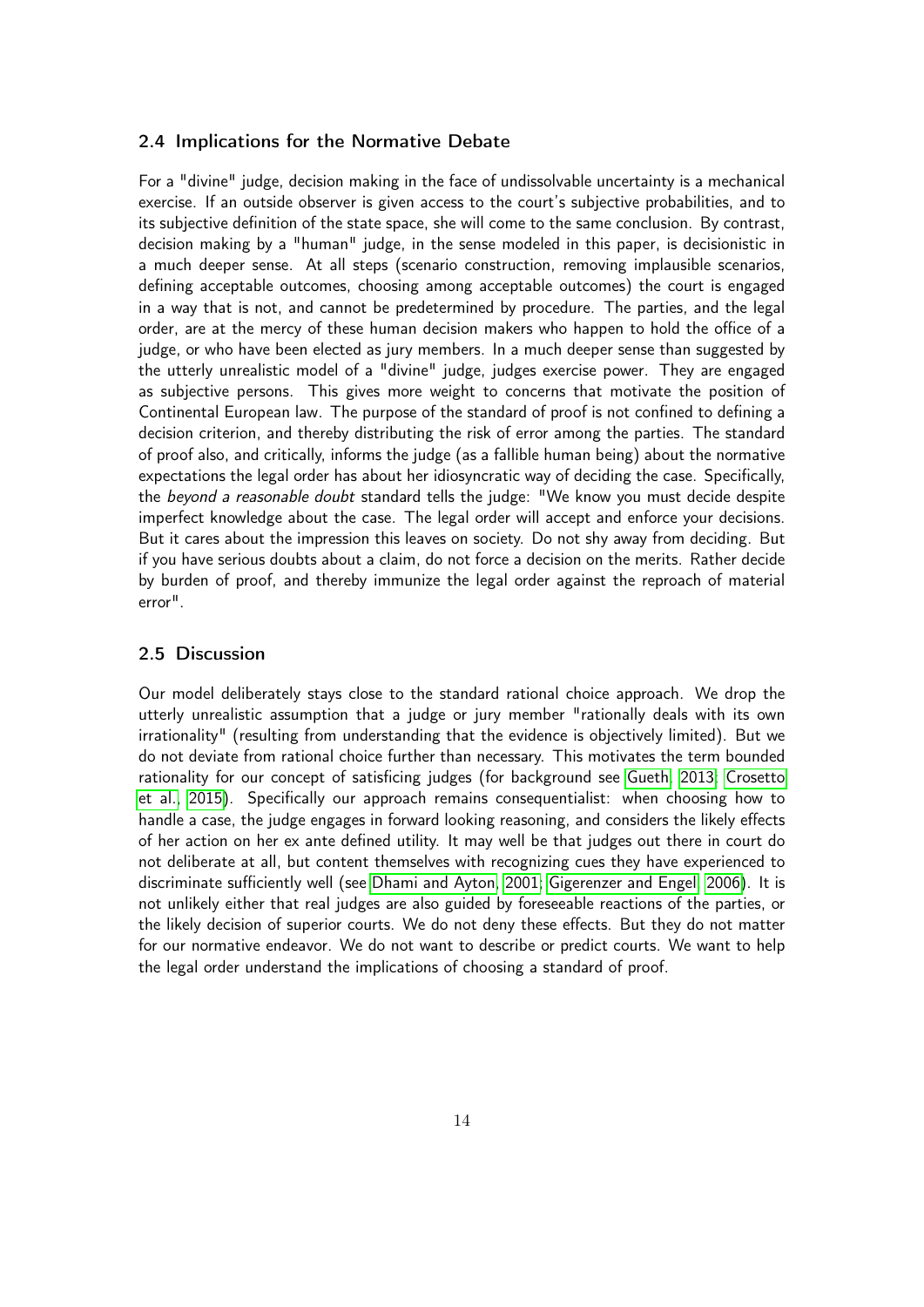# <span id="page-16-0"></span>3 The Prevoyant Judge

# <span id="page-16-1"></span>3.1 The Jugde's Goal

After German reunification, a pessimistic sentence has often been heard: we wanted justice, and we have gotten the rule of law. Cynical suspects not so rarely tell the police: if you believe I am guilty, prove it. Even a "divine" judge may be the target of strategic action by criminals or defendants, for that matter. The more stringent the standard of proof, the easier strategic concealment. A perpetrator gets away with her illegal action. Anecdotal evidence has it that not so few judges get cynical themselves, after having seen too many cynical defendants. Defendants are lying anyway. Let's see how we can frame them. While such reactions are a worthy topic for empirical research, they are clearly normatively undesired. Judges are expected to abide by procedural rules, even if this means that they have to acquit many defendants whom they suspect to be guilty.

Rule of law thus severely limits the room for strategic judicial action. Yet such action is not completely outlawed. The allocation of the burden of proof is a practical application. An illustration is the *res ipsa loquitur* rule, which plays a major role in medical malpractice trials. The judge is entitled to instruct the jury that harm suffered by plaintiff is caused by defendant's negligence provided (a) an event of this kind does not ordinarily occur without negligence, (b) competing explanations may be reasonably ruled out and (c) the indicated negligence is within the scope of defendant's duty towards plaintiff. If the judge relies on this power, the burden of proof shifts to defendant (Restatement of Torts, Second, § 328D). Knowing that, otherwise, she loses, this reallocation of the burden of proof forces defendant to reveal her private information.

We keep the definition of the judge's goal. The judge is unbiased [\(1\)](#page-6-5), and either applies the preponderance of the evidence standard  $(2)$  or the beyond a reasonable doubt standard [\(3\)](#page-6-4), as stipulated by the law. But we now assume the judge to take into account that either party might aim at biasing the court ruling in her favor.

# <span id="page-16-2"></span>3.2 The Divine Judge

We first consider a prevoyant and divine judge, i.e. a judge that optimally reacts to the prevailing uncertainty about the true state of the world  $z$ . We assume that at least one party, plaintiff or defendant, knows the state of the world with certainty. We introduce the strategic component through the fact that the informed party sends a signal  $s$  which we assume to be positively, but imperfectly correlated with  $z$ . Since the party possesses private information, the divine judge exploits her statutory discretion to write a direct mechanism (more from [Gueth, 2015\)](#page-24-17). Formally, if the judge expects defendant to possess critical private information, the judge commits to a measure  $m$  such that defendant's utility  $v$  is given by the incentive compatibility constraint

<span id="page-16-3"></span>
$$
v(g = 1, s = 0, m = 0) < v(g = 1, s = 1, m = 1) \tag{6}
$$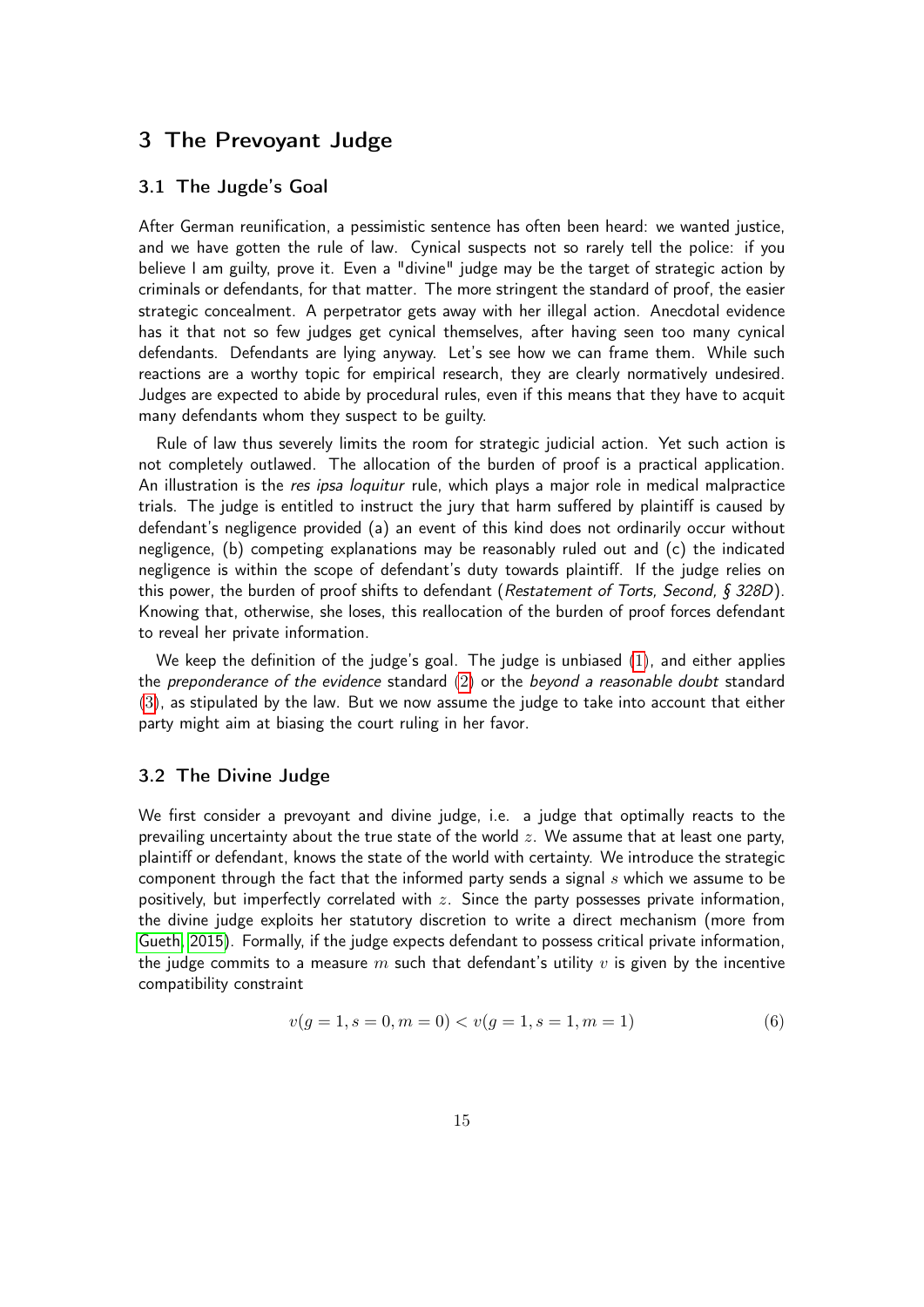It is in the best interest of defendant to send a true signal  $s = 1$  if she actually is guilty, and to send signal  $s = 0$  only if she is truly innocent. The judge capitalizes on her procedural discretion to elicit defendant's private information. In criminal procedure, this approach might not survive constitutional scrutiny. Arguably it violates the maxim *nemo tenetur seipsum* accusare, which US law protects in the Fifth Amendment to the Federal Constitution: no (criminal law) defendant is obliged to contribute to her own conviction. Yet depending on the technology the judge uses, the constitutional verdict may be avoided. And in private law disputes, constitutions tend to give the courts more freedom in the first place. By analogous intervention, the court may aim at inducing prosecution or plaintiff to reveal their private information. Note that the judge need not worry about participation; she exploits the sovereign powers bestowed upon her and forces the party(s) to accept the mechanism. Budget balance is also not an issue since procedural law is concerned with error, not with welfare.

In the simplest case, the set of possible mechanisms  $M$  coincides with the set of possible final outcomes  $D$ . The judge credibly threatens the party that holds relevant private information with loosing in court unless she reveals this information. Shifting the burden of proof is a measure of this kind. If  $M = D$  holds, the action space of the myopic and of the prevoyant judges is the same. It is defined by the binary choice between acquittal  $(d = 0)$  and conviction  $(d = 1)$ . Many practical applications are of a different kind. The judge threatens a party reluctant to reveal her private information with exercising her procedural discretion in an unfavorable way. The judge might, for instance, define the order in which witnesses are heard (and thereby the jury is influenced), or order the jury to ignore a piece of evidence when this is a borderline case. Then the threat power stems from the fact that a verdict becomes more or less likely: Prob ${d = 1} = f(m)$ . In criminal procedure judges routinely take it into account at the sentencing stage if defendant has pleaded guilty, and has helped the court investigate the case. If they do, formally they exploit the fact that the game is more complicated. The court actually takes two decisions:  $d_q$ , the binary decision about conviction or acquittal, or guilt. Provided  $d_g = 1$ , a second decision  $d_s \in [\text{sentence}_{min}, \text{sentence}_{max}]$  is taken. The judge exploits  $d_s = f(m)$  to force defendant into revealing her private information.

# <span id="page-17-0"></span>3.3 The Human Judge

A direct mechanism only delivers if the designer gets the problem right, including the determination of addressees to maximize their personal benefit given whatever constraints they face. This challenge is familiar from the debate over penalty defaults (i.e. direct mechanisms) vs. majoritarian defaults [\(Ayres and Gertner, 1999\)](#page-23-0). In criminal and civil procedure, it is all the more relevant. On the one hand, professional advice may bring behavior in court closer to outcome maximization. Yet on the other hand, to a non negligible degree the judicial system relies on defendants exhibiting honesty and remorse. The judicial system is also concerned about the impression court procedure makes on outsiders who might be tempted to commit similar infractions. If judges made it plain that they try to coerce defendants, these valuable social resources might deplenish. Last, but not least, judges are no trained mechanism designers. A normative model that expects them to do so may therefore ask for too much. For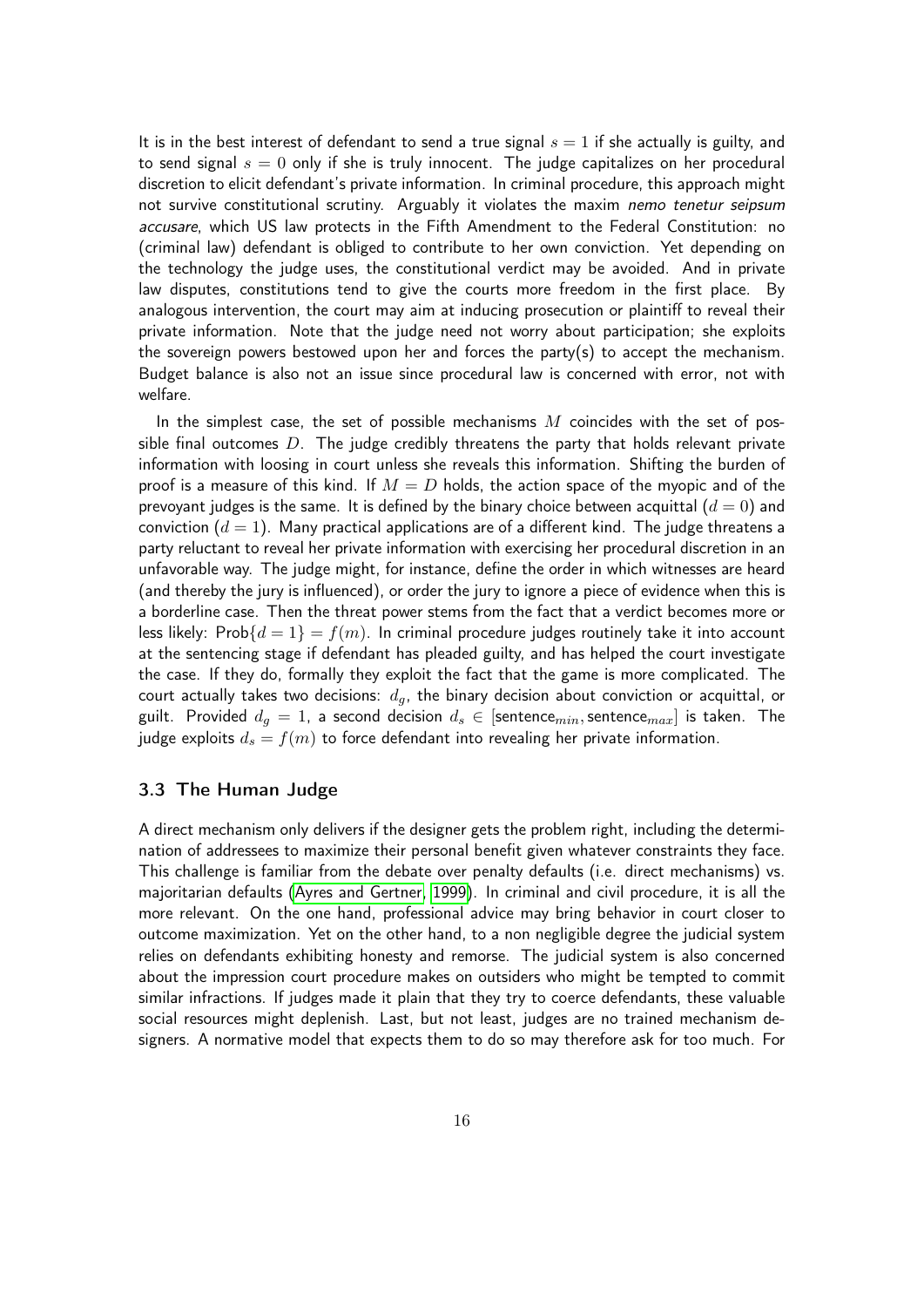all these reasons, also when taking into account that defendants might act strategically, a normative model is more appropriate that assumes a "human" judge, in the sense defined in section [2.](#page-6-0) Such a model has the same building blocks as a normative model for a myopic, human judge.

## <span id="page-18-0"></span>3.3.1 Scenario Construction

If a judge assumes defendant not to act strategically, the only source of uncertainty is stochastic. It results from incomplete knowledge about the true state of the world z. If the judge drops this (sometimes) heroic assumption, her problem becomes more complicated. A scenario now has (at least) two elements: the true state of the world  $z$ , and the strategic action of defendant s. By the design of court procedure, this signal typically is a vector, consisting of defendant's explicit statements, the means of evidence she offers, and the impressions she tries to convey through these means. Yet for the purposes of our model, it suffices to compress this vector into a single signal  $s$ . It may be interpreted as the overall probability of guilt as derived from exclusively considering all the action by defendant or her representatives. Note that, again, procedural law considerably simplifies the problem. Information is decision relevant only if it has been formally introduced into procedure. Thereby  $s$  is quite clearly defined. In normal court procedure, along with defendant's signal  $s_d$  only one more signal has to be taken into account by the jury and the judge: the signal  $s_p$  sent out by prosecution or plaintiff. It is constructed analogously. Hence a complete scenario consists of three elements  $\{z_i, s_d, s_p\}$ . Note that signals are not indexed by states of the world i. The two signals are perfectly observed. The problem is what they tell the court about which of the possible states of the world  $Z$  is the true one.

## <span id="page-18-1"></span>3.3.2 Removing Implausible Scenarios

The same way as a myopic judge, a satisficing prevoyant judge does not consider all theoretically conceivable scenarios. She does also not try to estimate an exact subjective probability  $\hat{p}_z$  of each scenario being true. Rather she confines herself to checking whether the likelihood  $l_z$  of the scenario being true surpasses threshold  $l$ . Actually the more complete definition of the scenario by a true state of the world z as predicted by two signals  $s_d, s_p$  makes it clear by which means the court arrives at this assessment. Yet the prevoyant judge departs from the myopic judge in that she does not take these two signals at face value. She considers the possibility that they might not only be false, but deliberately misleading.

#### <span id="page-18-2"></span>3.3.3 Acceptable Outcomes

The critical difference between a myopic and a prevoyant satisficing judge lies in the construction of the set of acceptable outcomes. The myopic judge only considers the ultimate goal of minimizing error. The prevoyant judge balances this out with the proximate goal of inducing the parties to reveal their private information. The myopic judge treats all outcomes as acceptable that meet the criterion  $\Delta(l_i-l_j) > \Delta$ ,  $\forall j$ , where the likelihoods are constructed from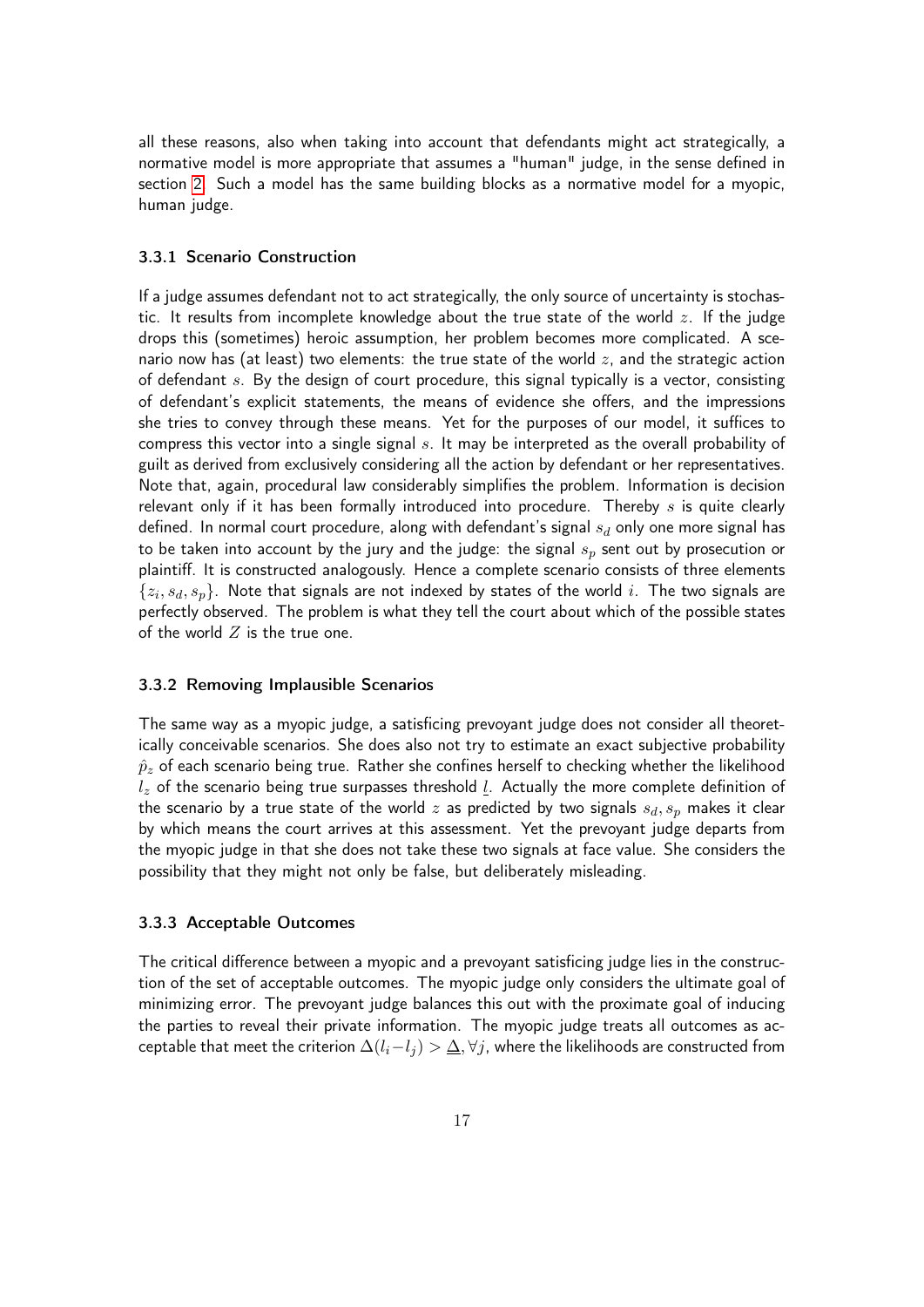taking the evidence at face value. By contrast a prevoyant judge works with  $l_i(s_d(m), s_n(m))$ : the likelihoods are a function of the signals sent out by the parties which, in turn, are functions of the mechanism designed by the court. Moreover provided the set of mechanisms  $M \supset D$ , acceptable outcomes must be defined in more than one dimension. Hence the judge no longer works with the acceptable set for a myopic judge  $A_m \in \{d = 0, d = 1\}$ , but shifts towards the acceptable set for a prevoyant judge  $A_p \in \{d, m\}$ .

Of course, acceptability is a normative issue. If the procedure is criminal and the constitution is strict with nemo tenetur seimpsum accusare, there is not much room for  $m$ ; the judge is essentially forced to live with defendant's strategic concealment (but may, at least, be able to coerce prosecution not to hide information). Even if the legal order is not opposed to eliciting private information of the parties as a matter of principle, the court faces a normative challenge. Mechanism design has been developed assuming that addressees optimize, interpreting the mechanism as a constraint. Empirically, many individuals do not think ahead, or only very imperfectly so (see only [Arad and Rubinstein, 2012\)](#page-23-1). Since courts tend to meet defendants only once, it is difficult for them to infer the level of sophistication of the concrete parties in front of them. Therefore the very fact that they employ a mechanism may itself bias judgment. Specifically courts may wrongly infer that  $q = 1$  because defendant does not reveal information. Typically, all courts have is a rather diffuse sense of population composition, and maybe some second order signals about the sophistication of the concrete parties in front of them. In defining acceptable outcomes, they must balance this court-induced risk of false judgement with the court-induced chance of eliciting the parties' private information.

### <span id="page-19-0"></span>3.3.4 Decision Making

A myopic satisficing judge convicts defendant if (i) at least one acceptable scenario meets the decision criterion  $l_i - l_j > \Delta$  and (ii) according to this scenario defendant is guilty ( $g = 1$ ). If a prevoyant satisficing judge is constrained by  $M = D$ , condition (a) still holds (with  $l_i$  and  $l_j$  being functions of the respective signals  $s_d$  and  $s_p$ ), but condition (b) is replaced by [\(6\)](#page-16-3). The judge may even convict if the scenario in question does not indicate guilt, but conviction is necessary to make defendant reveal her private information. Of course if defendant is rational in the standard sense, and if the mechanism is properly designed, this is an action off the equilibrium path. In anticipation, defendant reveals her private information. The judge need no longer decide in execution of the mechanism, but may decide based on reliable information about the true state of the world. If, by contrast,  $M \supset D$  holds, the actual decision encompasses more than one element, possibly to be implemented before (in the case of procedural threats) or after (in the case of a threat with exercising sentencing discretion) the decision  $D$  about guilt.

## <span id="page-19-1"></span>3.4 Implications for the Normative Debate

The US approach to defining the standard of proof is motivated by reasoning that assumes rationality. Mechanism design also assumes rationality. In that sense, the concept of a prevoyant judge is in the spirit of the US approach. Yet it has been the purpose of this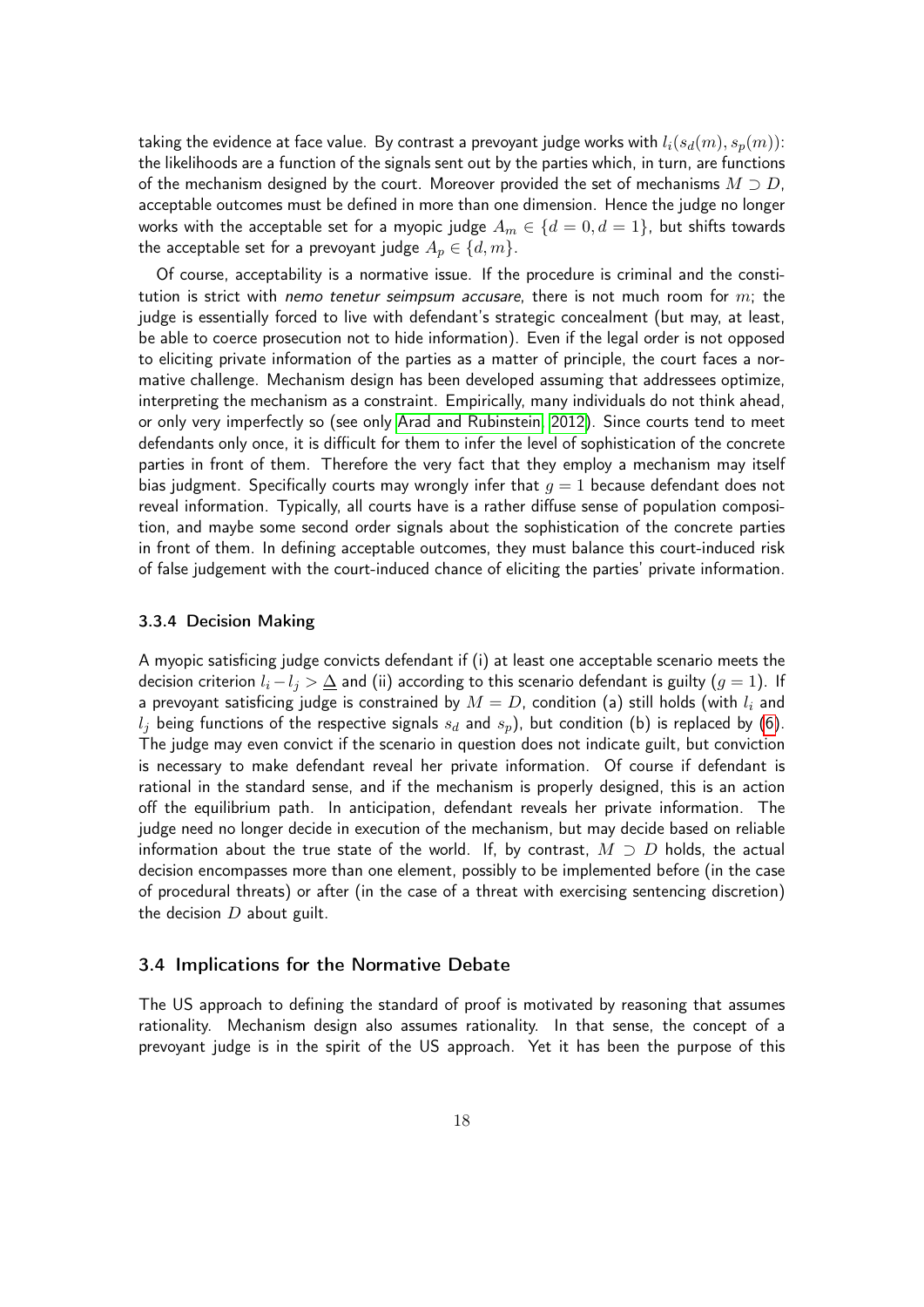section to explain in which ways a satisficing judge may think and act strategically. As we have seen, this is not an oxymoron. Moreover a satisficing judge has reason to consider the possibility that the parties in front of her are also satisficers. This does not exclude an approach in the spirit of mechanism design, but calls for additional caution. In the typical court room situation, the judge's problem will not be well-defined. The judge senses that the probability of her being strategically misled by one of the parties is non negligible. She considers taking strategic measures herself. But both in designing the intervention, and in interpreting the parties' reactions, she will need judgment. Such a cautious approach of course increases the risk that one of the parties frames the court. Yet if the court refuses to decide on the merits since it has not been convinced beyond a reasonable doubt, the court makes it transparent that normatively relevant uncertainty could not be removed. This concern speaks in favor of the more conservative Continental approach, even taking into account that court cases tend to be situations of strategic interaction between the parties and the court.

# <span id="page-20-0"></span>4 The Professional Judge

# <span id="page-20-1"></span>4.1 The Jugde's Goal

A major difference between common and Continental law lies in the role of the jury. While Continental law also uses lay judges, on the Continent court procedure is not built on a strict division of labor between the jury and the judge. Even if laymen sit on the bench, on the Continent they are typically not called for a single case, but become part of the judiciary for an extended period of time. This institutional difference explains why an additional normative concern is patent on the Continent. The court does not only strive for minimizing error in the case at hand. It must also decide about the allocation of judicial resources between cases. The more time and energy a judge devotes to one case, the less she has at her disposition for other cases that compete for her attention. Taking into account that judicial resources are limited, courts face a tradeoff between minimizing error in the case at hand, and doing so in other cases on their docket. We refer to a judge who tackles this additional challenge as "professional".

Ultimately, common law jurisdictions cannot avoid this tradeoff either. It is only less visible. But if procedure takes endless time, the presiding judge cannot deal with other cases, the same way as her counterparts on the Continent. And jury members pay an opportunity cost in terms of lost time for work and leisure which the legal order may not want to become excessive.

## <span id="page-20-2"></span>4.2 The Divine Judge

For a "divine" judge (or jury), this additional concern introduces an investment choice. She must decide which fraction of maximum investigation effort  $\bar{C}$  to invest in the case at hand. For our purposes, it suffices to consider a second case 2 that competes with the current case 1 for resources. [\(1\)](#page-6-5) can in generic notation be expressed as  $u(d, q)$ : the judge's utility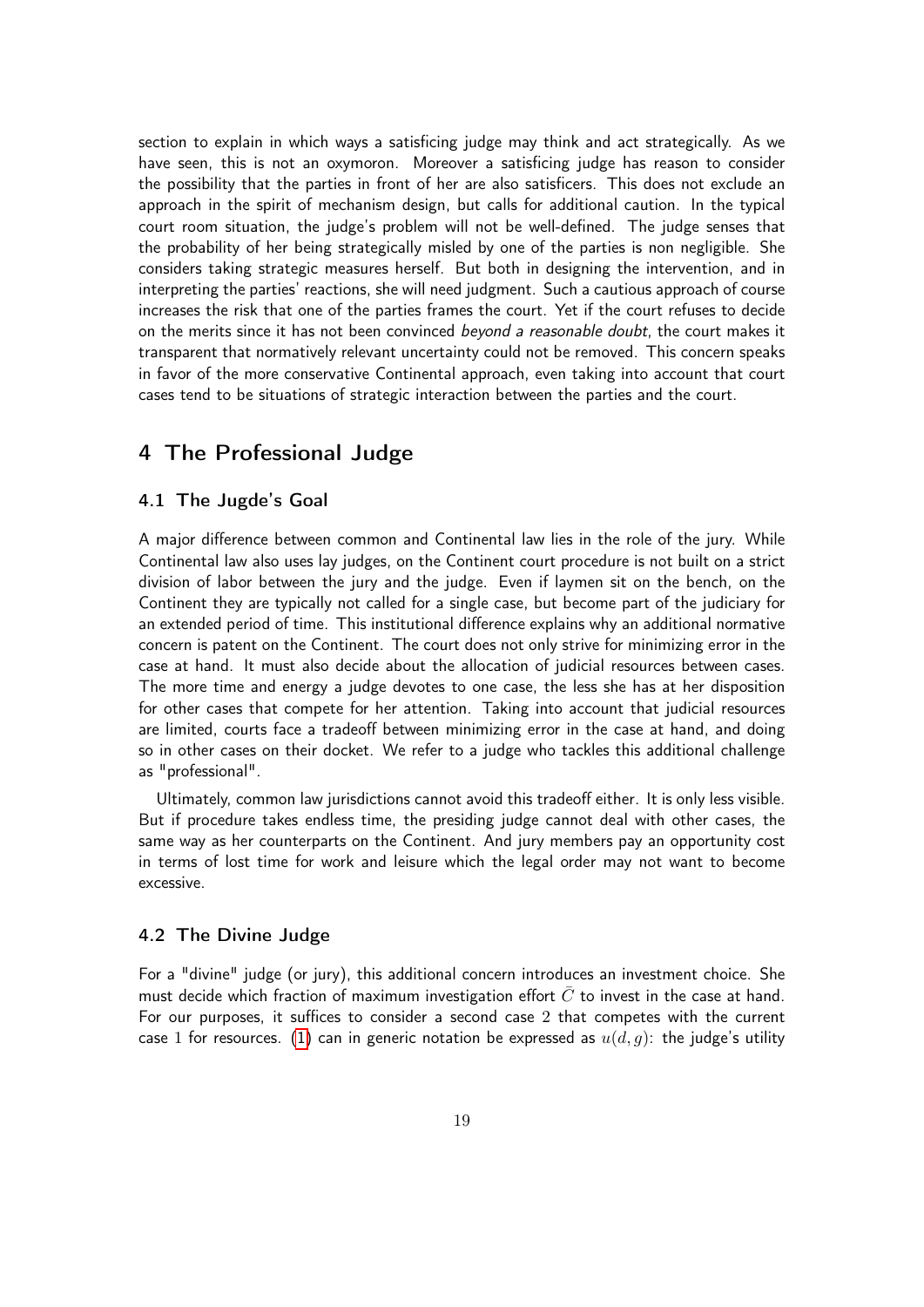from deciding the case is a function of her decision  $d$ , and of the true state of the world, i.e. defendants guilt q. If judicial resources are limited, the judge's utility function has an additional element  $c$ , the cost, consisting of judicial effort devoted to the case. We assume  $\frac{\partial u}{\partial c}>0$ : additional investment reduces the risk of false judgment, but  $\frac{\partial^2 u}{\partial c}<0$ : investment has diminishing returns. On these assumptions, the court obviously chooses  $c_1$  and  $c_2$  such that  $\frac{\partial u_1}{\partial c_1} = \frac{\partial u_2}{\partial c_2}$  $\frac{\partial u_2}{\partial c_2}, c_1+c_2=\bar{C}$ : The marginal effect of reducing error in either case is the same, and the court does not hold back judicial resources.

#### <span id="page-21-0"></span>4.3 The Human Judge

Iudex non calculat. This skeptical assessment may be overstated for simple arithmetic operations. But calculus is certainly beyond most professional lawyers, and out of the question for a jury. Yet again, ultimately such technical constraints are not essential. If the legal order cared about the optimal allocation of judicial resources to cases, it might endow courts with a decision aid. Since the mathematical operation is fairly simple, a spreadsheet would do the trick, which could be provided by the court administration. Again the critical issue is precision. For calculating the marginal effect of investing one more unit of court effort on the expected risk of convicting an innocent or acquitting a guilty defendant, one must specify the functional form of  $u(d, g, c)$ , and must fix parameters. The additional complexity resulting from the investment decision exacerbates the concerns that motivated a satisficing approach to judicial decision making in the first place. If courts tried to calculate the exact optimal effort for each case, they would quite likely be grossly mislead by misspecifying the investment problem. A satisficing approach imposes itself a fortiori.

In principle, all steps of the satisficing process are effortful. Yet in stylized manner, one may distinguish deliberation cost  $c_d$  and fact finding cost  $c_f$ . In a typical court situation,  $c_f$  is a much bigger problem than  $c_d$ . More technically: it is very unusual that  $c_{d1} + c_{d2} \leq C_d$  binds when  $c_{f1} + c_{f2} \leq C_f$  is not binding. We therefore focus on  $c_f$ , and for simplicity just denote it with  $c$ . If, in an unusual case,  $c_d$  is critical, the analysis could be extended analogously.

If the adversarial principle applies (strictly), scenario construction is exclusively in the hands of the parties. Then the court does not have to invest any resources in this step of the procedure. If procedure has inquisitorial elements, the court is involved in scenario construction. Scenario construction is an exercise in sense making. It therefore requires deliberation cost  $c_d$ , not fact finding cost  $c_f$ . The final step of making a decision is mechanical: the court checks whether there is a scenario that supports conviction, and whether the likelihood of this scenario is sufficiently distinct from the likelihood of all competing scenarios. This activity again only engages deliberation cost  $c_d$ .

By contrast, the two remaining steps can be affected by the amount of fact finding cost  $c_f$ the court is willing to invest. The lower the relevance threshold  $l$ , the more scenarios the court must consider. Discriminating among more scenarios requires a higher fact finding cost  $c_f$ . Consequently, the threshold taking the negative externality on competing cases into account  $\mathit{l}_c$  is strictly more demanding than the threshold chosen by a court that only considers a single case:  $l_c > l$ . The same argument can be made for the definition of acceptable outcomes.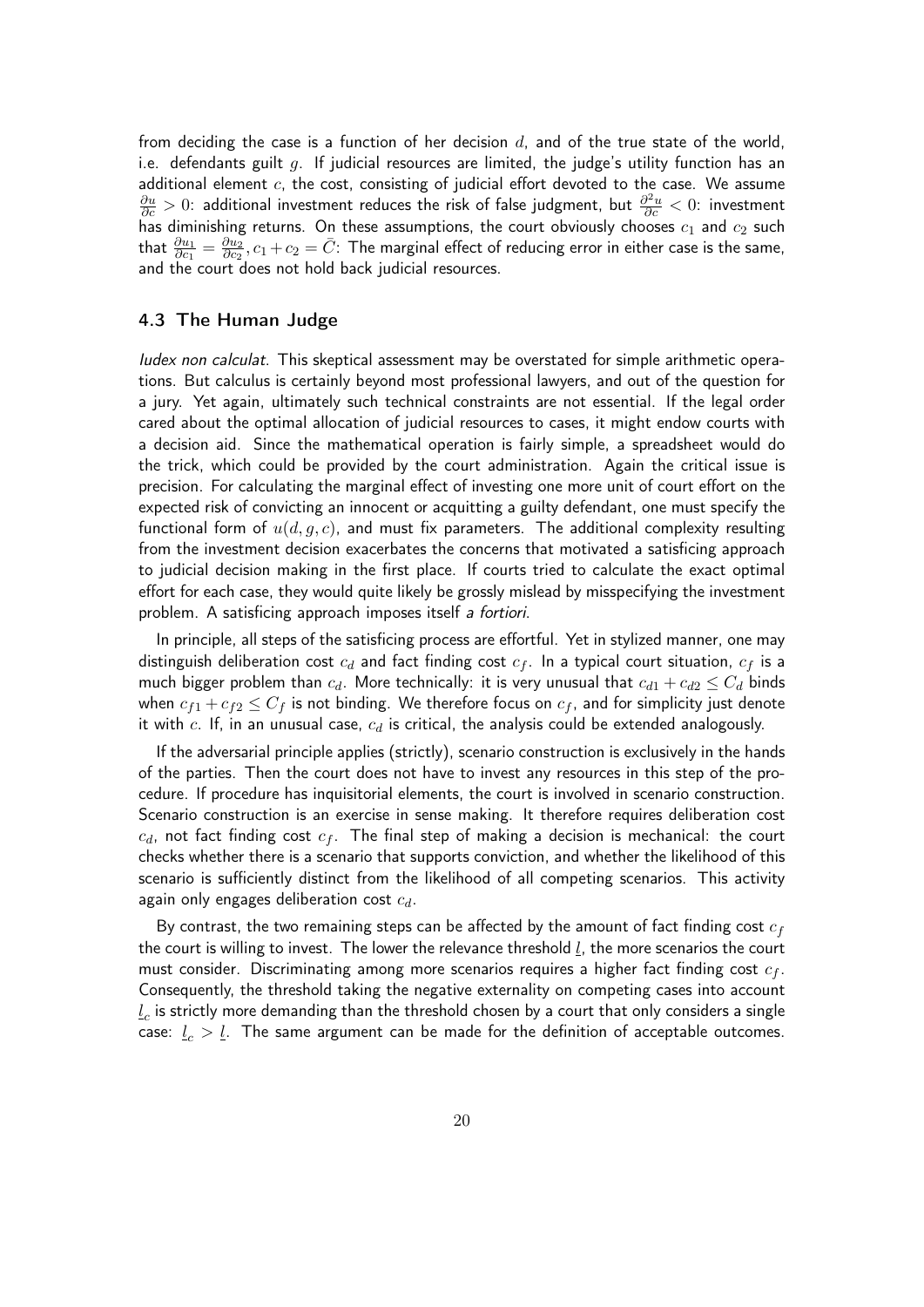The bigger the normatively required gap  $\Delta$  between the accepted and the discarded scenarios, the less effort the court needs to discriminate between those scenarios that have surpassed the first hurdle  $\underline{l}_c.$  We thus also posit  $\Delta_c > \Delta.$ 

Some jurisdictions, and some courts for that matter, are flooded with cases. In other jurisdictions, individuals rarely go to court. At some point in time, a certain type of cases piles up. Say the country reacts to a catastrophe somewhere else in the world by accepting refugees. Then the courts must discriminate between those who truly deserve asylum, and others who just want to come because they expect a better life. Courts must deal with a heavy caseload until this stream of refugees has been handled. At another point in time, the courts may face a fact intensive type of cases more frequently. If, for instance, the standard of care is defined more stringently, the number of medical malpractice suits may jump up. For such reasons, the opportunity cost  $c$  of dealing with the case at hand more intensely is not fix, but reacts to circumstances. This is a further justification for adopting a satisficing approach. Courts are not expected to get the (estimated) effect on (current and future) competing cases exactly right. All they try to avoid is a gross misallocation of judicial effort.

#### <span id="page-22-0"></span>4.4 Implications for the Normative Debate

If a jurisdiction applies the *preponderance of the evidence* standard, a satisficing approach affects the criterion for decision making:  $\sum_{z=1}^{Z}p_zq_z > \frac{1}{2}$  $\frac{1}{2}$  is replaced by  $l_i-l_j>\underline{\Delta}, \forall j.$  The only possibility to introduce sensitivity to fact finding effort  $c_f$  is through the definition of the two thresholds  $\mathit{l}_c$  and  $\Delta_c.$  Technically, this is no different if the jurisdiction applies the beyond a reasonable doubt standard;  $D_{\text{poe}}$  is replaced by  $D_{\text{brd}}$ . Yet the need to adopt a flexible threshold is easier to accept for such a legal order, given the standard had to be "reasonable" in the first place. All one has to do is interpret this as "reasonable, given circumstances". More importantly even: handling the conflict between multiple cases introduces an additional element of indeterminacy and hence power. This makes it even more advisable to constrain courts to "reasonable" choices, and to admonish them to take on personal responsibility.

# <span id="page-22-1"></span>5 Conclusion

Judges frequently have to decide even though they know full well that they have not completely understood the case. If such undissolvable uncertainty remains, judges must choose between the risk of a false positive ruling (prosecution or plaintiff win although defendant is innocent) and a false negative ruling (defendant is acquitted although she is guilty). The standard of proof assigns a weight to either error. Legal orders basically agree that in criminal procedure false positives are very troublesome. This motivates the *beyond a reasonable* doubt standard. By contrast, legal orders disagree about the standard of proof in private law disputes. In such disputes, US law assigns the same weight to either risk, and consequently adheres to a preponderance of the evidence standard. Continental law, however, applies the beyond a reasonable doubt standard in private law disputes as well. In this paper, we aim at reconstructing this normative choice in the light of alternative behavioral assumptions about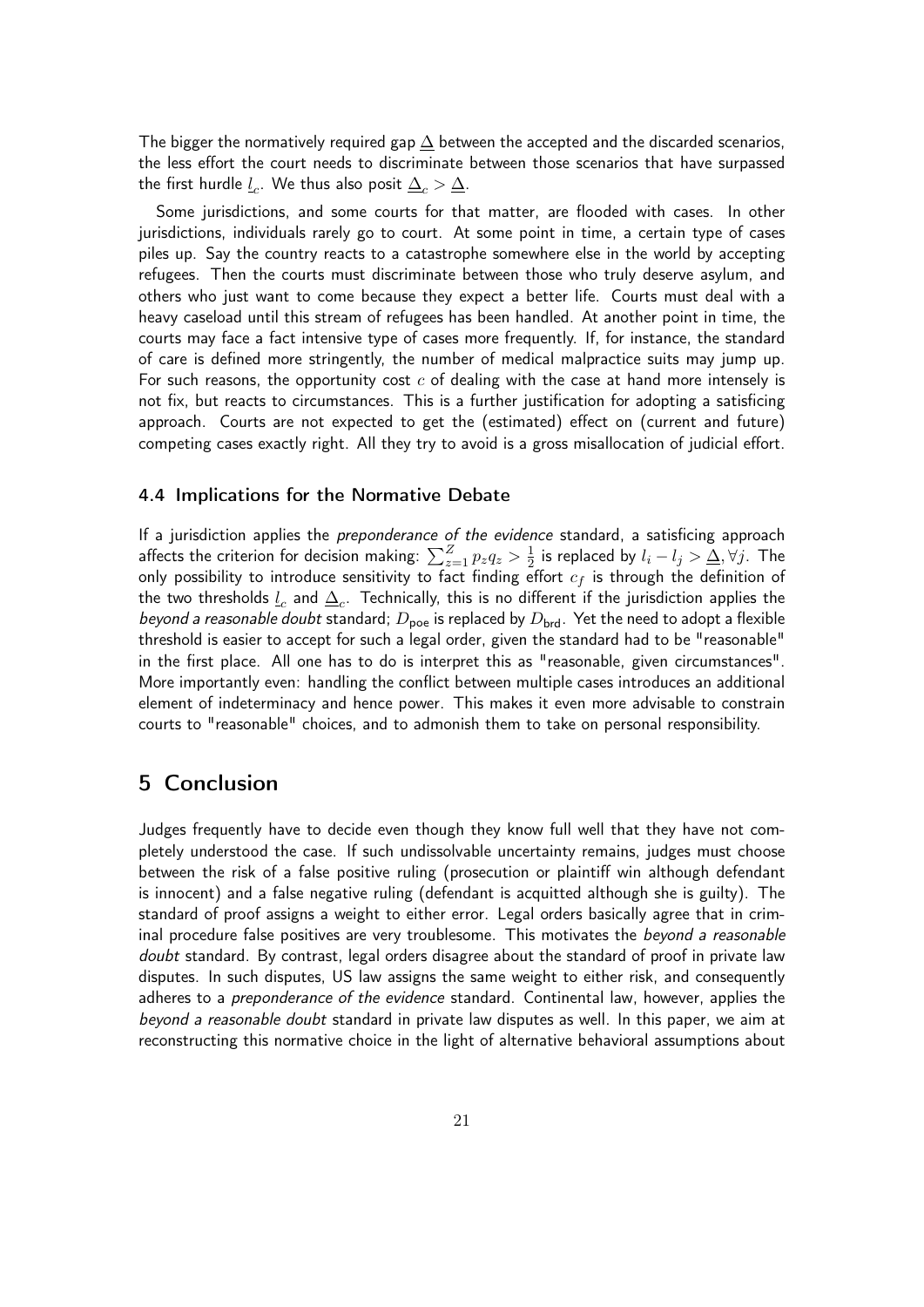judicial decision making. We argue that the US approach implicitly assumes a judge who holds empirically implausible cognitive abilities. We contrast such a "divine" judge with a more plausible "human" judge. Specifically we model decision making in the face of undissolvable uncertainty by a judge who acts as a satisficer. Note that this is neither an empirical paper nor an empirical argument. Rather, based on extant empirical evidence about judicial decision making, we argue that a satisficing approach yields a more appropriate understanding of the normative issue.

In the second section, we extend this approach to a "prevoyant" judge who takes into account that the parties might aim at purposefully biasing her. Even taking this possibility into account, the satisficing approach remains appropriate, as does the normative reaction to adopt the beyond a reasonable doubt standard in civil disputes as well. In the final, third, step we consider a "professional" judge, whom we define as a judge taking into account that judicial resources are limited, and have to be divided between cases. From this angle, the cautious Continental approach to private law disputes becomes even more appealing. The term "reasonable" is flexible enough to capture the concrete circumstances. And decision making is bounded away from any excessively precise assessment, while focusing on the inevitable indeterminacy of judicial action, and admonishing the individual judge to exercise this discretion responsibly.

This paper is meant as a contribution to the normative legal debate, and to the understanding of one of the not so many real differences between US and Continental law. Yet in the interest of making this contribution, we had to translate rules of procedural law and observations from court practice into a model of judging by a satisficer. Now judging is a basic aspect of human behavior and, more narrowly, of forward deliberation in order to select among choice options by anticipating their likely consequences. And like the professional judge one hardly ever can be perfectly sure to have taken into account all circumstances. Actually when judging the risk of financial investments it is common practice to assess "the value at risk". This term means that one has rather accurate risk assessments for 98%-probability events, but leaves completely unspecified what happens in the remaining 2% cases. This is similar in attitude to common practice in empirical research: one treats a hypothesis as not disconfirmed when p-values do not exceed 10%, 5% or 1%. Acknowledging that, ultimately, one can never be sure, one is nonetheless willing to pass judgment. Such analogies make us wonder whether our model of judicial decision making might actually have a wider field of application. But we only flag this possibility out, and leave the serious analysis of such potentially similar tasks to future work.

# References

- <span id="page-23-1"></span>Ayala Arad and Ariel Rubinstein. The 1120 money request game. a level-k reasoning study. American Economic Review, 102(7):3561–3573, 2012. [18]
- <span id="page-23-0"></span>Ian Ayres and Robert Gertner. Majoritarian vs. minoritarian defaults. Stanford Law Review, 51:1591–1613, 1999. [16]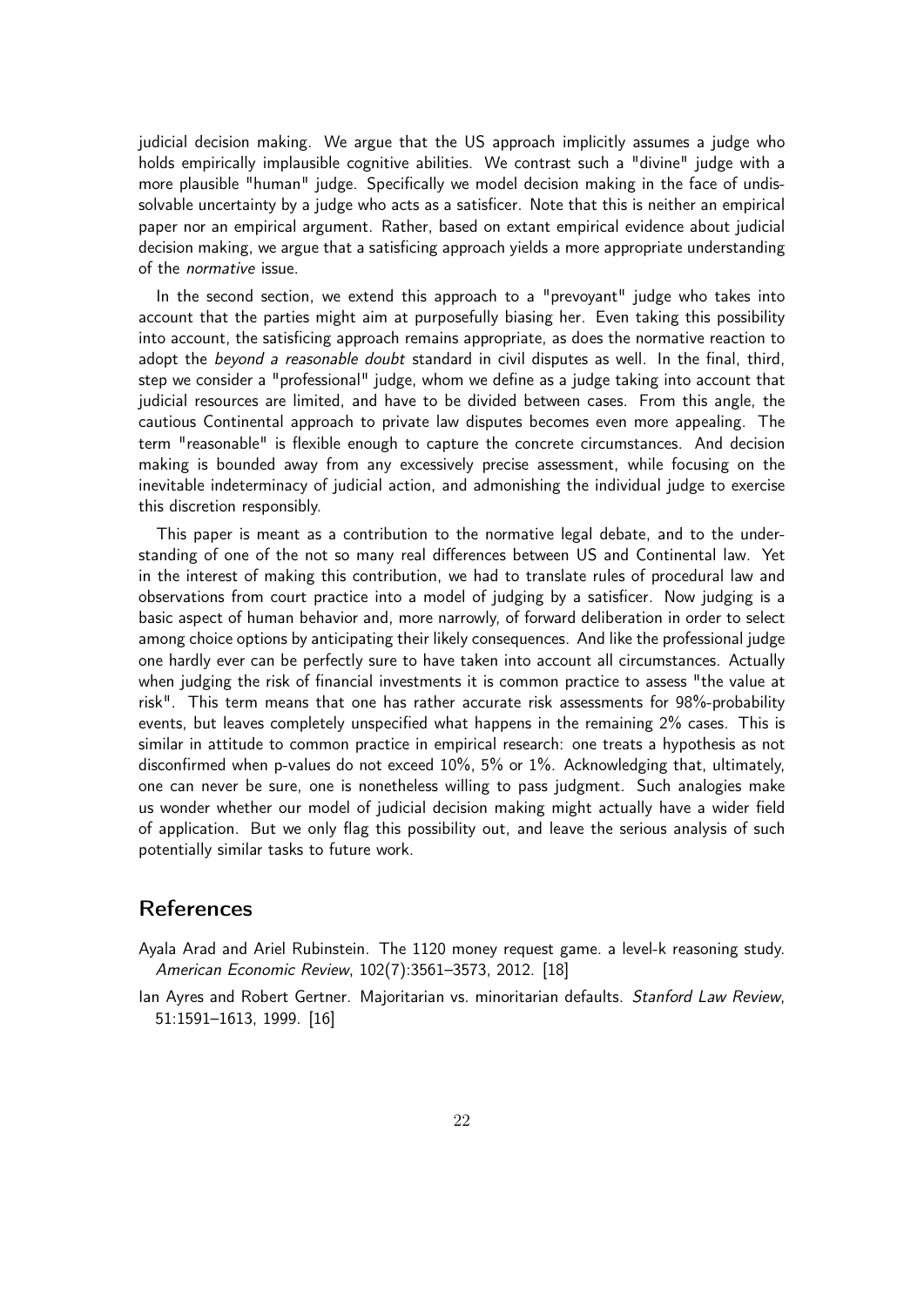- <span id="page-24-13"></span>Samuel Bray. Not proven. introducing a third verdict. University of Chicago Law Review, 72: 1299–1329, 2005. [13]
- <span id="page-24-1"></span>Kevin M. Clermont and Emily Sherwin. A comparative view of standards of proof. American Journal of Comparative Law, 50:243–276, 2002. [3]
- <span id="page-24-10"></span>Paolo Crosetto, Werner Gueth, Luigi Mittone, and Matteo Ploner. Equity seeking and punishment in a public good experiment, 2015. [9, 14]
- <span id="page-24-15"></span>Mandeep K. Dhami and Peter Ayton. Bailing and jailing the fast and frugal way. Journal of Behavioral Decision Making, 14:141–168, 2001. [14]
- <span id="page-24-12"></span>Peter Duff. The scottish criminal jury. a very peculiar institution. Law and Contemporary Problems, 62:173–201, 1999. [13]
- <span id="page-24-0"></span>Christoph Engel. Preponderance of the evidence versus intime conviction. a behavioral perspective on a conflict between american and continental european law. Vermont Law Review, 33:435–467, 2009. [3, 7]
- <span id="page-24-11"></span>Leon Festinger. A Theory of Cognitive Dissonance. Row Peterson, Evanston, III.,, 1957. [10]
- <span id="page-24-16"></span>Gerd Gigerenzer and Christoph Engel, editors. Heuristics and the Law. MIT Press, Boston, 2006. [14]
- <span id="page-24-9"></span>Werner Gueth. Satisficing players. Research in World Economy, 4(1):1–13, 2013. [9, 14]
- <span id="page-24-17"></span>Werner Gueth. Mechanism design and the law. In Francesco Parisi, editor, Oxford Handbook of Law and Economics, page forthcoming. Oxford University Press, Oxford, 2015. [15]
- <span id="page-24-7"></span>Philip N. Johnson-Laird. Mental Models. Towards a Cognitive Science of Language, Inference and Consciousness. Cambridge University Press, Cambridge, 1983. [9]
- <span id="page-24-14"></span>Andrew D. Leipold. The problem of the innocent, acquitted defendant. Northwestern University Law Review, 94:1297–1346, 1999. [13]
- <span id="page-24-4"></span>Nancy Pennington and Reed Hastie. Evidence evaluation in complex decision making. Journal of Personality and Social Psychology, 51:242–258, 1986. [9]
- <span id="page-24-3"></span>Nancy Pennington and Reed Hastie. Explanation-based decision making. effect of memory structure on judgement. Journal of Experimental Psychology: Learning, Memory and Cognition, 14:521–533, 1988. [9]
- <span id="page-24-2"></span>Nancy Pennington and Reed Hastie. A cognitive theory of juror decision making. the story model. Cardozo Law Review, 13:519–557, 1991. [9]
- <span id="page-24-8"></span>Nancy Pennington and Reed Hastie. Explaining the evidence. tests of the story model for juror decision making. Journal of Personality and Social Psychology, 62:189–206, 1992. [9]
- <span id="page-24-5"></span>Nancy Pennington and Reed Hastie. The story model for juror decision making. In Reed Hastie, editor, Inside the Juror. The Psychology of Juror Decision Making, pages 192–221. Cambridge University Press, Cambridge, 1993a. [9]
- <span id="page-24-6"></span>Nancy Pennington and Reid Hastie. Reasoning in explanation-based decision-making. Cognition, 49:123–163, 1993b. [9]